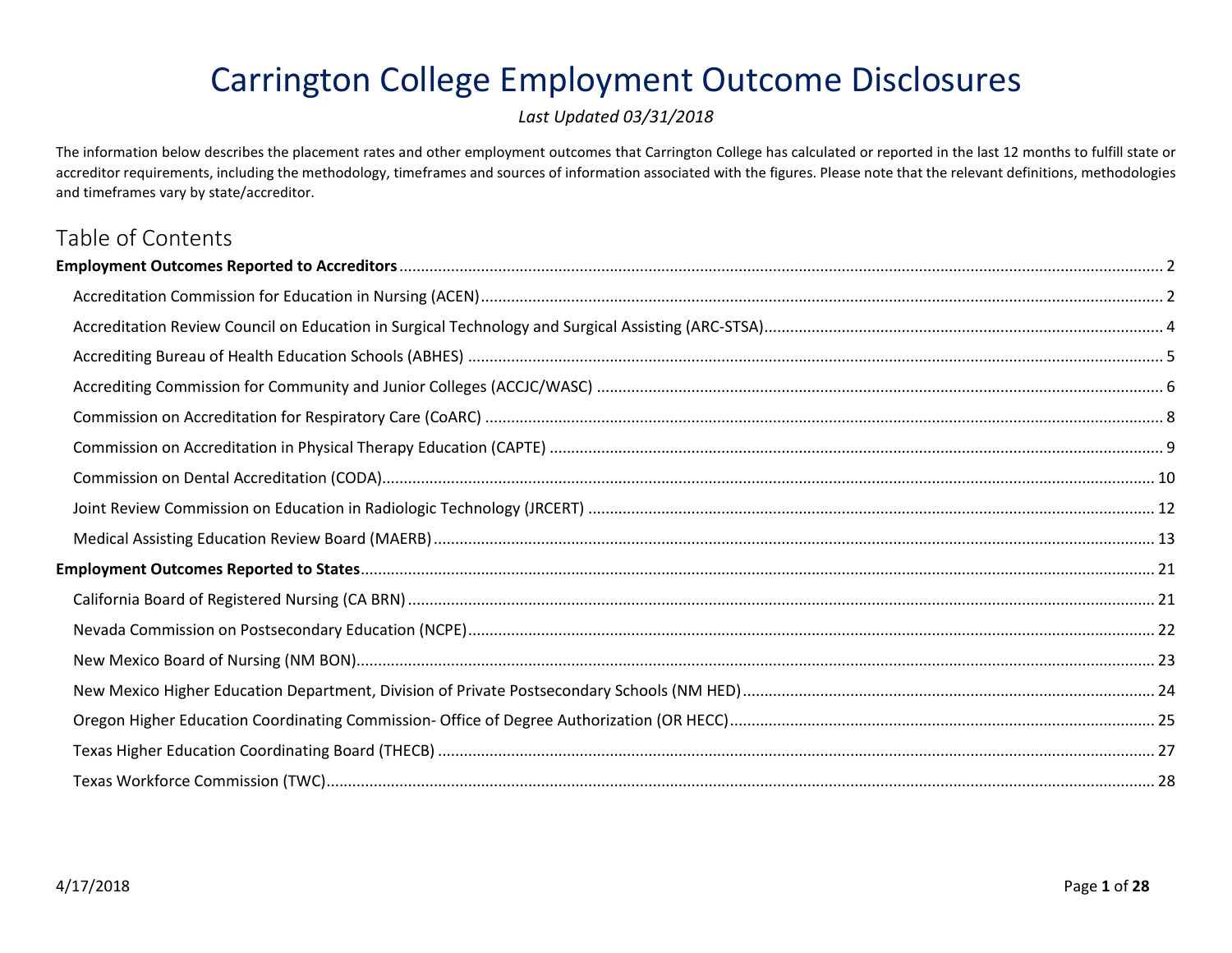## <span id="page-1-0"></span>**Employment Outcomes Reported to Accreditors**

## <span id="page-1-1"></span>**Accreditation Commission for Education in Nursing (ACEN)**

Carrington College is required to report employment data to ACEN. Carrington College does not guarantee employment. Readers should not make assumptions about their own likelihood of employment based on this data.

#### **DATA SOURCE**

Attempts were made to obtain employment status information for all graduates. The collected data includes, but is not limited to, the intent to work in a field-related position and, for those who are so employed, the graduate's start date, title, employer name, duties, hours worked per week, and earnings. Information was gathered through a variety of means. Generally, the information was gathered from forms graduates completed. Data may also have been collected through in-person, telephone, or email interviews with graduates or from third-party sources. Carrington College neither verifies nor guarantees the accuracy of information gathered.

#### **TIMEFRAMES, DEFINITIONS, AND CALCULATIONS**

The outcomes below for AZ Phoenix East, ID Boise, and NV Reno were reported to ACEN in November 2017. The placement rate was calculated according to the methodology prescribed by ACEN. Employment data was based on the information available to Carrington College as of October 2017. The denominator of the rate was defined as all students who graduated between 07/01/2016 and 06/30/2017. The numerator of the rate was defined as all students in the denominator with new employment in nursing as of when data was available. The employment rate was calculated by dividing the numerator by the denominator. "New Employment" is defined as employment obtained no earlier than 6 months prior to graduation. "Existing employment" is defined as employment that existed at time of enrollment or was obtained more than 6 months prior to graduation.

The outcomes below for NM Albuquerque were reported to ACEN in August 2017. The placement rate was calculated according to the methodology prescribed by ACEN. Employment data was based on the information available to Carrington College as of March 2017. The denominator of the rate was defined as all students who graduated between 07/01/2013 and 06/30/2016. The numerator of the rate was defined as all students in the denominator who were employed in nursing within 6-9 months after graduation and includes those who returned to formal education. The employment rate was calculated by dividing the numerator by the denominator. "New Employment" is defined as employment obtained no earlier than 6 months prior to graduation. "Existing employment" is defined as employment that existed at time of enrollment or was obtained more than 6 months prior to graduation.

| Location           | Program                           | Total<br>Graduates | Number<br>of<br>Graduates<br>Employed<br>in-Field | Existing in-<br>Field<br>Employment | New in-Field<br>Employment | % of<br>Available<br>Graduates<br>Employed<br>in Field or<br>Continued<br>Education |
|--------------------|-----------------------------------|--------------------|---------------------------------------------------|-------------------------------------|----------------------------|-------------------------------------------------------------------------------------|
| AZ Phoenix<br>East | Registered Nursing,<br>Associate  | 55                 | 37                                                | 0                                   | 37                         | 67%                                                                                 |
| <b>ID Boise</b>    | Practical Nursing,<br>Certificate | 40                 | 31                                                | $\overline{2}$                      | 29                         | 73%                                                                                 |
| NV Reno            | Registered Nursing,<br>Associate  | 124                | 90                                                | 3                                   | 87                         | 70%                                                                                 |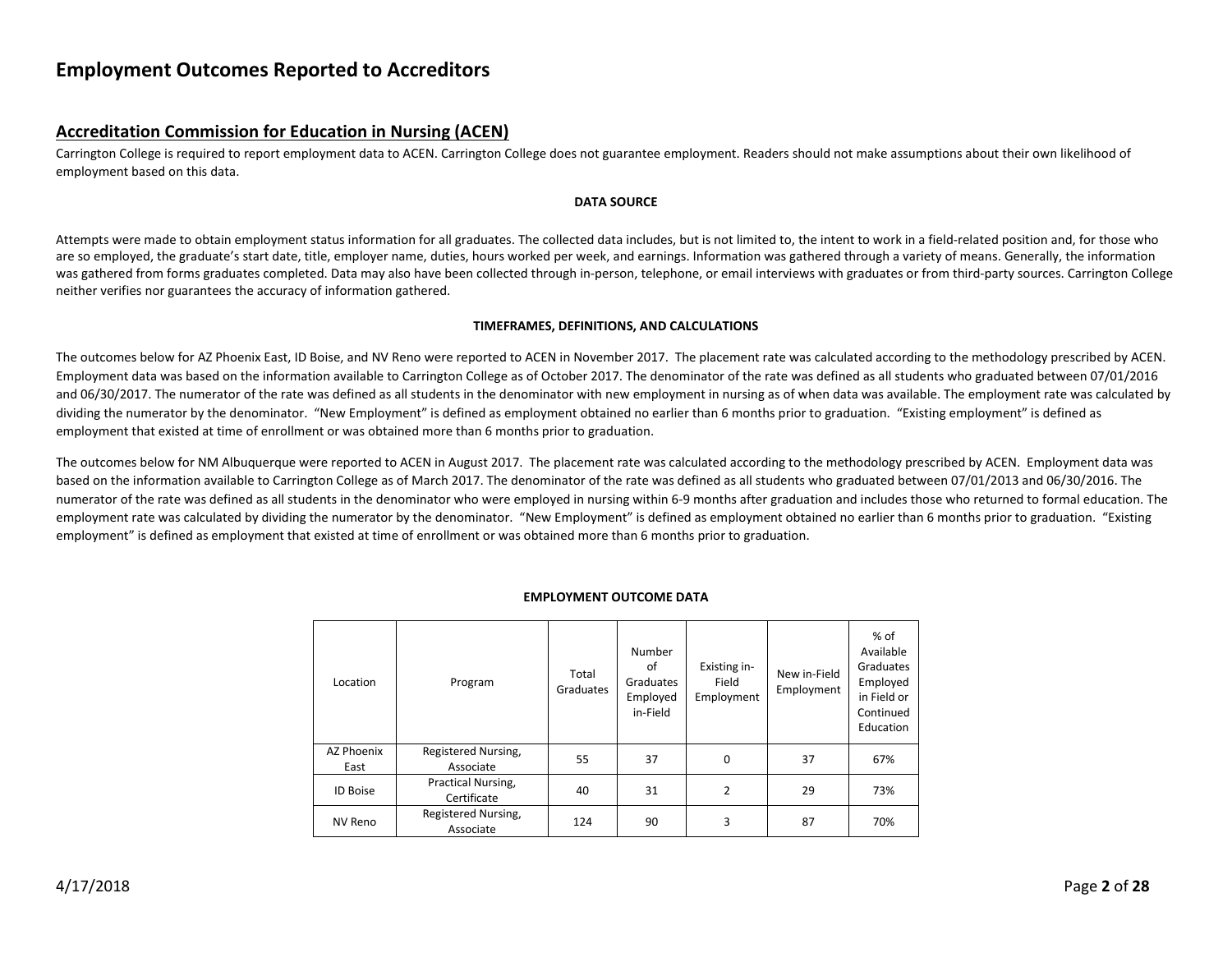| Location       | Program                          | Graduation<br><b>Time Frame</b> | Total<br>Graduates | Number of<br>Graduates<br>Continuing<br>Education | Number of<br>Graduates<br>Employed<br>in-Field | Existing in-<br>Field<br>Employment | New in-Field<br>Employment | $%$ of<br>Available<br>Graduates<br>Employed<br>in Field or<br>Continued<br>Education |
|----------------|----------------------------------|---------------------------------|--------------------|---------------------------------------------------|------------------------------------------------|-------------------------------------|----------------------------|---------------------------------------------------------------------------------------|
| NM Albuquerque | Registered Nursing,<br>Associate | 09/2013                         | 21                 | $\Omega$                                          | 17                                             | $\Omega$                            | 17                         | 81%                                                                                   |
| NM Albuquerque | Registered Nursing,<br>Associate | 01/2014                         | 35                 | 0                                                 | 24                                             | 0                                   | 24                         | 69%                                                                                   |
| NM Albuquerque | Registered Nursing,<br>Associate | 05/2014                         | 29                 | 0                                                 | 27                                             | 0                                   | 27                         | 93%                                                                                   |
| NM Albuquerque | Registered Nursing,<br>Associate | $7/1/2013 -$<br>6/30/2014       | 85                 | $\Omega$                                          | 68                                             | 0                                   | 68                         | 80%                                                                                   |
| NM Albuquerque | Registered Nursing,<br>Associate | 09/2014                         | 23                 | 0                                                 | 20                                             | 0                                   | 20                         | 87%                                                                                   |
| NM Albuquerque | Registered Nursing,<br>Associate | 01/2015                         | 27                 | $\mathbf 0$                                       | 24                                             | 0                                   | 24                         | 89%                                                                                   |
| NM Albuquerque | Registered Nursing,<br>Associate | 05/2015                         | 23                 | 0                                                 | 21                                             | 0                                   | 21                         | 91%                                                                                   |
| NM Albuquerque | Registered Nursing,<br>Associate | $7/1/2014 -$<br>6/30/2015       | 73                 | 0                                                 | 65                                             | 0                                   | 65                         | 89%                                                                                   |
| NM Albuquerque | Registered Nursing,<br>Associate | 09/2015                         | 23                 | $\Omega$                                          | 19                                             | 0                                   | 19                         | 83%                                                                                   |
| NM Albuquerque | Registered Nursing,<br>Associate | 02/2016                         | 18                 | 0                                                 | 15                                             | 0                                   | 15                         | 83%                                                                                   |
| NM Albuquerque | Registered Nursing,<br>Associate | 05/2016                         | $\mathbf{1}$       | 0                                                 | $\mathbf{1}$                                   | 0                                   | $\mathbf{1}$               | 100%                                                                                  |
| NM Albuquerque | Registered Nursing,<br>Associate | 06/2016                         | 13                 | 0                                                 | 12                                             | 0                                   | 12                         | 92%                                                                                   |
| NM Albuquerque | Registered Nursing,<br>Associate | $7/1/2015 -$<br>6/30/2016       | 55                 | 0                                                 | 47                                             | 0                                   | 47                         | 85%                                                                                   |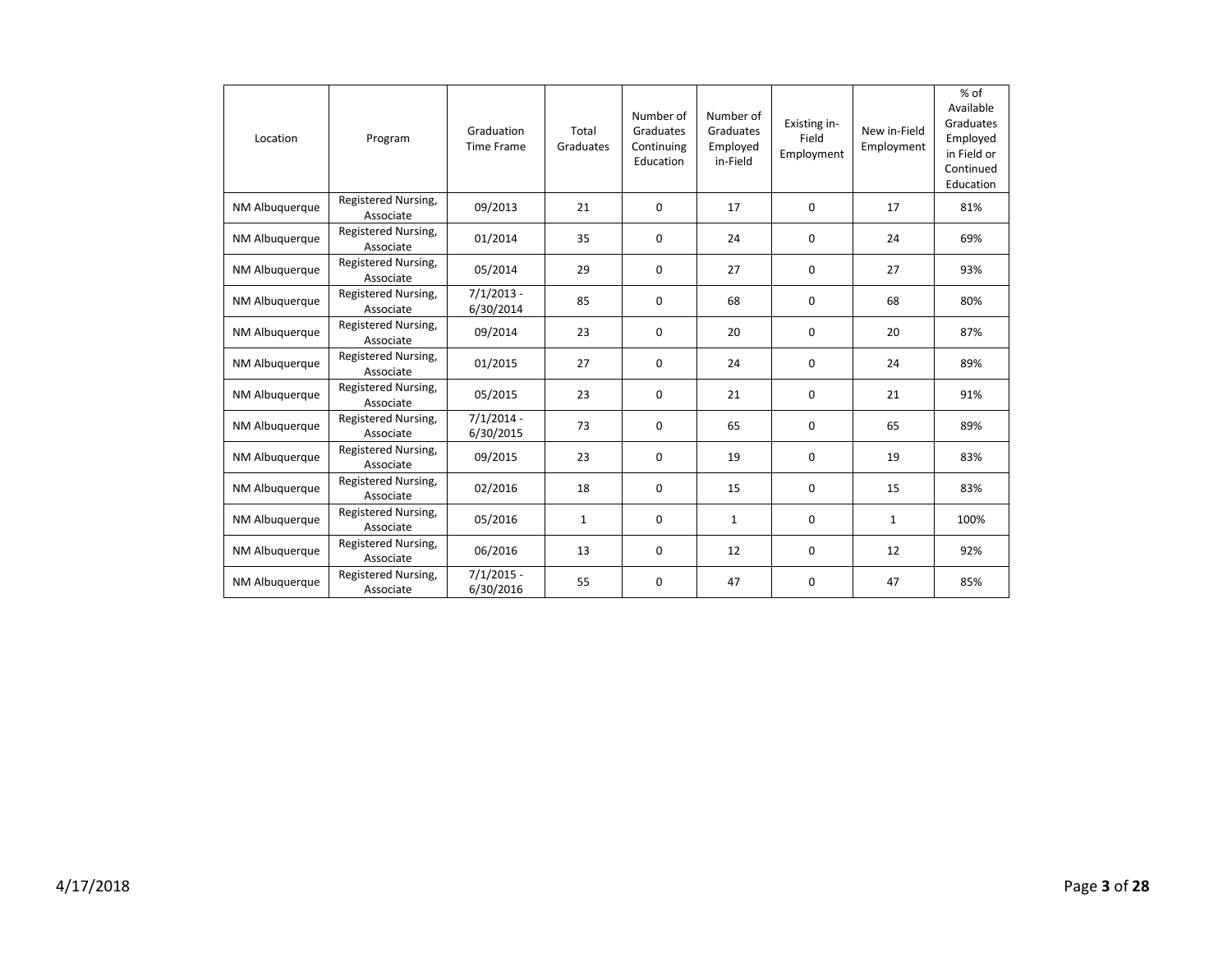## <span id="page-3-0"></span>**Accreditation Review Council on Education in Surgical Technology and Surgical Assisting (ARC-STSA)**

Carrington College is required to report employment data to ARC-STSA. Carrington College does not guarantee employment. Readers should not make assumptions about their own likelihood of employment based on this data.

#### **DATA SOURCE**

Attempts were made to obtain employment status information for all graduates. The collected data includes, but is not limited to, the intent to work in a field-related position and, for those who are so employed, the graduate's start date, title, employer name, duties, hours worked per week, and earnings. Information was gathered through a variety of means. Generally, the information was gathered from forms graduates completed. Data may also have been collected through in-person, telephone, or email interviews with graduates or from third-party sources. Carrington College neither verifies nor guarantees the accuracy of information gathered.

#### **TIMEFRAMES, DEFINITIONS, AND CALCULATIONS**

The outcomes below were reported to ARC-STSA in May 2017. The placement rate was calculated according to the methodology prescribed by ARC/STSA. Employment data was based on the information available to Carrington College as of April 2017. The denominator of the rate was defined as all students who graduated between 08/01/2014 and 07/31/2015. The numerator of the rate was defined as all students in the denominator who within one year of graduation had been placed in field or a directly related field of surgical technology, in active military duty, or continuing their education. Placement in a related field requires use of knowledge and skills acquired via the curriculum offered in the surgical technology program. The employment rate was calculated by dividing the numerator by the denominator. "New Employment" is defined as employment obtained no earlier than 6 months prior to graduation. "Existing employment" is defined as employment that existed at time of enrollment or was obtained more than 6 months prior to graduation.

| Location                    | Program                                | Total<br>Graduates | Continued<br>Education | Active<br>Duty<br>Military | Placed in<br>the Field of<br>Surgical<br>Technology<br>or a<br>related<br>Field | Placed in<br>the Field of<br>Surgical<br>Technology<br>or a<br>Related<br>Field AND<br>Continued<br>Education | Existing in-<br>Field<br>Employment | New in-Field<br>Employment | Graduate<br>Placement<br>Rate |
|-----------------------------|----------------------------------------|--------------------|------------------------|----------------------------|---------------------------------------------------------------------------------|---------------------------------------------------------------------------------------------------------------|-------------------------------------|----------------------------|-------------------------------|
| <b>CA Citrus</b><br>Heights | Surgical<br>Technology,<br>Certificate | 29                 | $\mathbf{1}$           | 0                          | 24                                                                              | 0                                                                                                             | $\mathbf 0$                         | 24                         | 86%                           |
| CA San<br>Jose              | Surgical<br>Technology,<br>Certificate | 15                 | 0                      | 0                          | 12                                                                              | 0                                                                                                             | $\mathbf 0$                         | 12                         | 80%                           |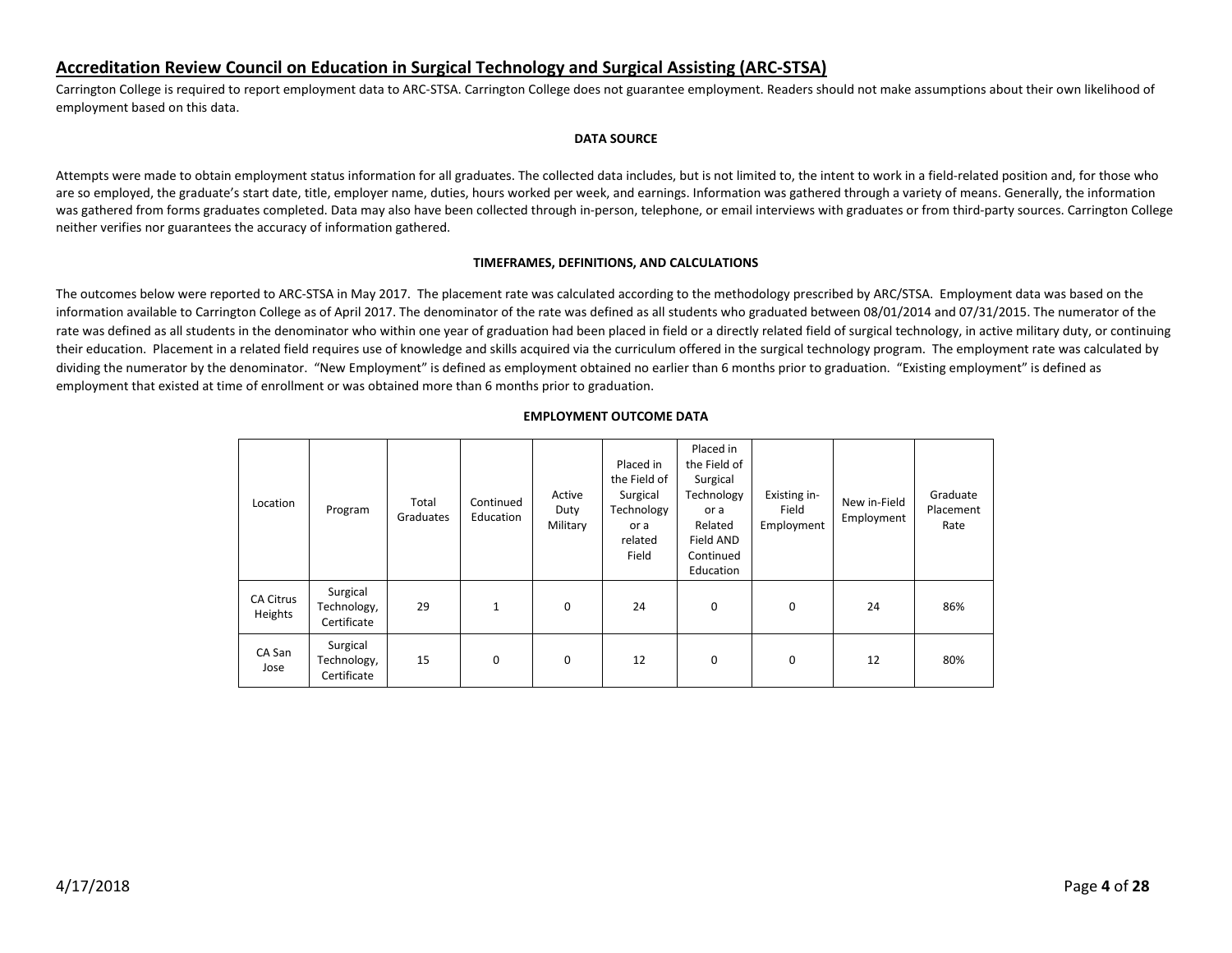## <span id="page-4-0"></span>**Accrediting Bureau of Health Education Schools (ABHES)**

Carrington College is required to report employment data to ABHES. Carrington College does not guarantee employment. Readers should not make assumptions about their own likelihood of employment based on this data.

#### **DATA SOURCE**

Attempts were made to obtain employment status information for all graduates. The collected data includes, but is not limited to, the intent to work in a field-related position and, for those who are so employed, the graduate's start date, title, employer name, duties, hours worked per week, and earnings. Information was gathered through a variety of means. Generally, the information was gathered from forms graduates completed. Data may also have been collected through in-person, telephone, or email interviews with graduates or from third-party sources. Carrington College neither verifies nor guarantees the accuracy of information gathered.

#### **TIMEFRAMES, DEFINITIONS, AND CALCULATIONS**

The outcomes below were reported to ABHES in November 2017. The placement rate was calculated according to the methodology prescribed by ABHES. Employment data was based on the information available to Carrington College as of October 2017. The denominator of the rate was defined as all students who graduated between 07/01/2016 and 06/30/2017, except those who have health exclusions, continue their education, have active duty military, are incarcerated, or are deceased. The numerator of the rate was defined as all students in the denominator who found new employment and were employed for at least 15 days as of October 2017. A graduate is considered placed when they are in a position where the majority of the job functions must require the use of the skills and knowledge acquired through successful completion of the training program. The employment rate was calculated by dividing the numerator by the denominator. "New Employment" is defined as employment obtained no earlier than 6 months prior to graduation. "Existing employment" is defined as employment that existed at time of enrollment or was obtained more than 6 months prior to graduation.

| Location         | Program                               | Number<br>of<br>Graduates | Unavailable<br>(Continuing<br>Education<br>Status) | Unavailable<br>(Death) | Unavailable<br>(Health-<br>Related<br>Issues) | Unavailable<br>(Military<br>Obligations) | Unavailable<br>(Incarceration) | Number<br>Placed<br>in Field | Number<br>Placed<br>in<br>Related<br>Field | Number<br>Not<br>Placed<br>or<br>Placed<br>Out of<br>Field | Existing in-<br>Field<br>Employment | New in-Field<br>Employment | Placement<br>Rate |
|------------------|---------------------------------------|---------------------------|----------------------------------------------------|------------------------|-----------------------------------------------|------------------------------------------|--------------------------------|------------------------------|--------------------------------------------|------------------------------------------------------------|-------------------------------------|----------------------------|-------------------|
| AZ Mesa          | Medical Assisting, Certificate        | 109                       |                                                    | 0                      | 0                                             | 0                                        | 0                              | 80                           | 0                                          | 28                                                         | 0                                   | 82                         | 74.1%             |
| AZ Phoenix North | Medical Assisting, Certificate        | 171                       | 4                                                  | 0                      | 0                                             | 0                                        | 0                              | 130                          | 0                                          | 37                                                         | 0                                   | 130                        | 77.8%             |
| AZ Tucson        | Medical Assisting, Certificate        | 55                        | 4                                                  | 0                      | 0                                             | 0                                        | 0                              | 38                           | 0                                          | 13                                                         | 0                                   | 39                         | 74.5%             |
| <b>ID Boise</b>  | Medical Assisting, Certificate        | 53                        | 0                                                  | 0                      | 0                                             | 0                                        | 0                              | 39                           | 0                                          | 14                                                         |                                     | 40                         | 73.6%             |
| WA Spokane       | <b>Medical Assisting, Certificate</b> | 130                       | 0                                                  | 0                      | 0                                             | $\Omega$                                 | 0                              | 86                           | 0                                          | 44                                                         |                                     | 88                         | 66.2%             |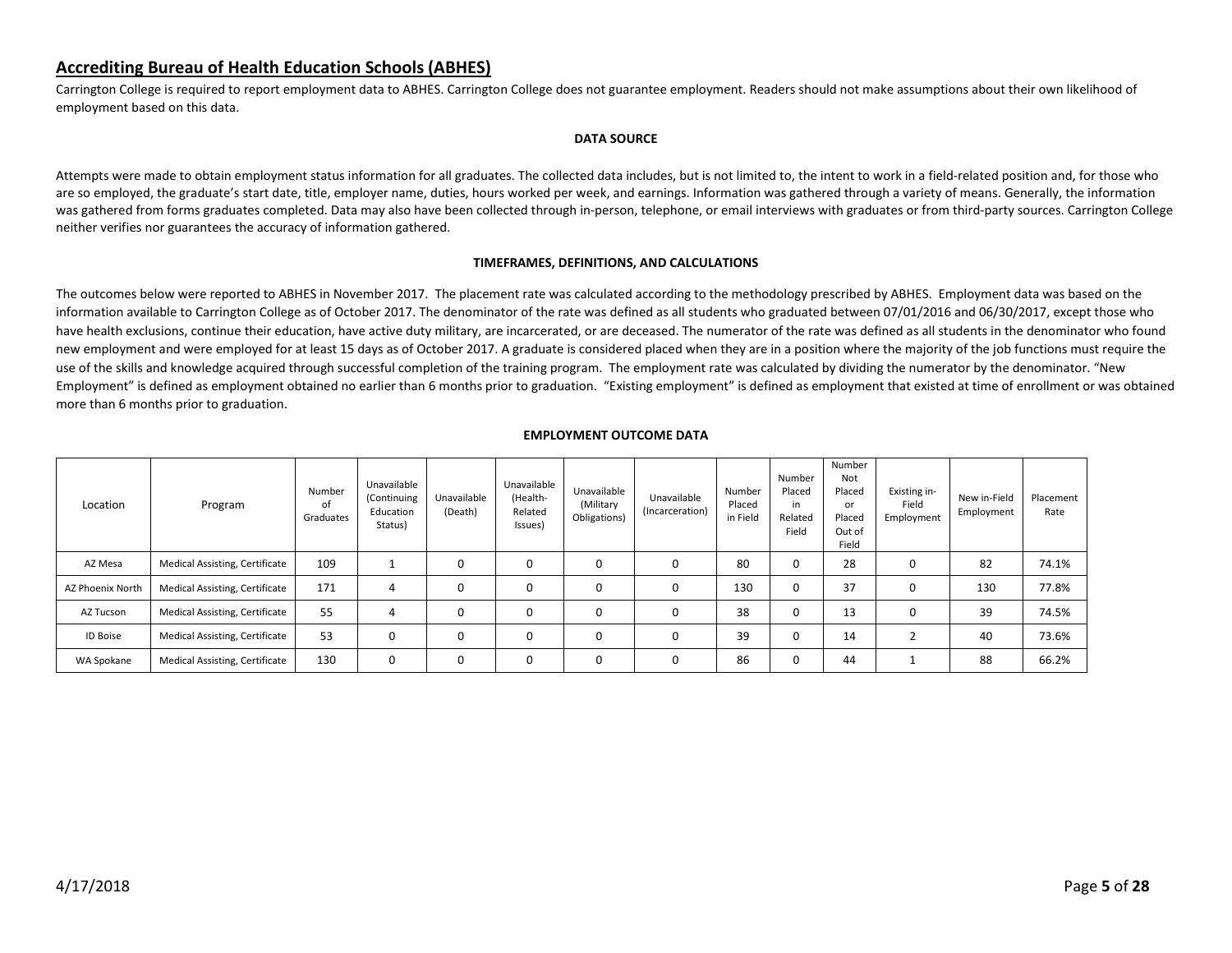## <span id="page-5-0"></span>**Accrediting Commission for Community and Junior Colleges (ACCJC/WASC)**

Carrington College is required to report employment data to ACCJC/WASC. Carrington College does not guarantee employment. Readers should not make assumptions about their own likelihood of employment based on this data.

#### **DATA SOURCE**

Attempts were made to obtain employment status information for all graduates. The collected data includes, but is not limited to, the intent to work in a field-related position and, for those who are so employed, the graduate's start date, title, employer name, duties, hours worked per week, and earnings. Information was gathered through a variety of means. Generally, the information was gathered from forms graduates completed. Data may also have been collected through in-person, telephone, or email interviews with graduates or from third-party sources. Carrington College neither verifies nor guarantees the accuracy of information gathered.

#### **TIMEFRAMES, DEFINITIONS, AND CALCULATIONS**

The outcomes below were reported to ACCJC/WASC in March 2018. ACCJC/WASC did not define a placement rate methodology so Carrington College's methodology was used. Employment data was based on the information available to Carrington College as of March 2018. The denominator of the rate was defined as all students who graduated between 09/01/2015 and 08/31/2016 except those who entered another postsecondary education program or the military full-time, were incarcerated, or died. The numerator of the rate was defined as all students in the denominator who found new in field employment as of December 1<sup>st</sup> occurring immediately after the graduation timeframe. The employment rate was calculated by dividing the numerator by the denominator. Programs with less than 10 graduates in a fiscal year were not reported. "New Employment" is defined as employment obtained no earlier than 6 months prior to graduation. "Existing employment" is defined as employment that existed at time of enrollment or was obtained more than 6 months prior to graduation.

| Program                                          | Total<br>Graduates | Number of<br>Graduates<br>Continuing<br>Education | Number of<br>Graduates<br>Serving in<br>Military | Number of<br>Graduates<br>Incarcerated | Number of<br>Graduates<br>Deceased | Number of Graduates<br>Eligible for<br>Employment | Number of<br>graduates with<br><b>Existing in-Field</b><br>Employment* | Number of<br>Graduates<br>with New in-<br>Field<br>Employment | %Employment<br>Rate |
|--------------------------------------------------|--------------------|---------------------------------------------------|--------------------------------------------------|----------------------------------------|------------------------------------|---------------------------------------------------|------------------------------------------------------------------------|---------------------------------------------------------------|---------------------|
| Criminal Justice, Associate                      | 71                 | 11                                                | $\mathbf{1}$                                     | 0                                      | 0                                  | 59                                                | n/a                                                                    | 27                                                            | 46%                 |
| Criminal Justice, Certificate                    | 16                 | 0                                                 | 0                                                | 0                                      | 0                                  | 16                                                | n/a                                                                    | 6                                                             | 38%                 |
| Dental Assisting, Associate                      | 119                | 30                                                | 0                                                | 0                                      | 0                                  | 89                                                | n/a                                                                    | 23                                                            | 26%                 |
| Dental Assisting, Certificate                    | 1022               | 23                                                | 0                                                | 0                                      | 0                                  | 999                                               | n/a                                                                    | 761                                                           | 76%                 |
| Dental Hygiene, Associate                        | 140                | $\mathbf{1}$                                      | $\mathbf{1}$                                     | 0                                      | 0                                  | 138                                               | n/a                                                                    | 118                                                           | 86%                 |
| Health Studies, Associate                        | 108                | 5                                                 | 0                                                | 0                                      | 0                                  | 103                                               | n/a                                                                    | 27                                                            | 26%                 |
| Massage Therapy, Certificate                     | 119                | $\overline{3}$                                    | $\overline{2}$                                   | 0                                      | 0                                  | 114                                               | n/a                                                                    | 59                                                            | 52%                 |
| Medical Administrative Assistant,<br>Associate   | $\overline{7}$     | <10 graduates                                     | <10 graduates                                    | <10 graduates                          | $<$ 10<br>graduates                | <10 graduates                                     | n/a                                                                    | $<$ 10<br>graduates                                           | <10 graduates       |
| Medical Administrative Assistant,<br>Certificate | 70                 | 3                                                 | 0                                                | $\mathbf 0$                            | 0                                  | 67                                                | n/a                                                                    | 38                                                            | 57%                 |
| <b>Medical Assisting, Associate</b>              | 43                 | $\overline{2}$                                    | 0                                                | 0                                      | 0                                  | 41                                                | n/a                                                                    | 27                                                            | 66%                 |
| Medical Assisting, Certificate                   | 1917               | 36                                                | 4                                                | 0                                      | 0                                  | 1877                                              | n/a                                                                    | 1346                                                          | 72%                 |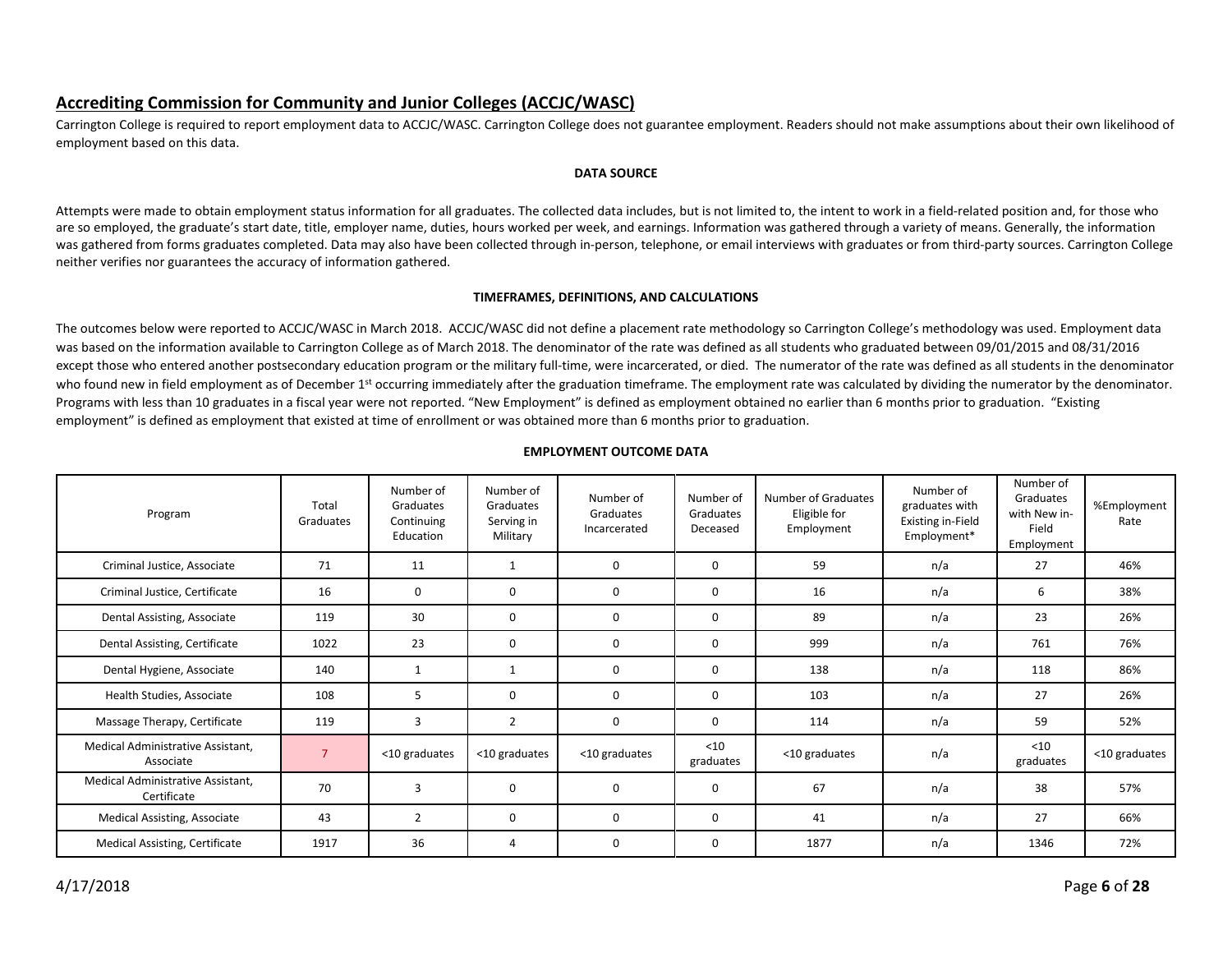| Program                                         | Total<br>Graduates | Number of<br>Graduates<br>Continuing<br>Education | Number of<br>Graduates<br>Serving in<br>Military | Number of<br>Graduates<br>Incarcerated | Number of<br>Graduates<br>Deceased | Number of Graduates<br>Eligible for<br>Employment | Number of<br>graduates with<br><b>Existing in-Field</b><br>Employment* | Number of<br>Graduates<br>with New in-<br>Field<br>Employment | %Employment<br>Rate |
|-------------------------------------------------|--------------------|---------------------------------------------------|--------------------------------------------------|----------------------------------------|------------------------------------|---------------------------------------------------|------------------------------------------------------------------------|---------------------------------------------------------------|---------------------|
| Medical Billing and Coding, Associate           | $\overline{7}$     | <10 graduates                                     | <10 graduates                                    | <10 graduates                          | $<$ 10<br>graduates                | <10 graduates                                     | n/a                                                                    | $<$ 10<br>graduates                                           | <10 graduates       |
| Medical Billing and Coding, Certificate         | 522                | 9                                                 | $\mathbf 0$                                      | 0                                      | $\mathbf 0$                        | 513                                               | n/a                                                                    | 337                                                           | 66%                 |
| Medical Laboratory Technology,<br>Associate     | 12                 | $\mathbf{1}$                                      | $\mathbf 0$                                      | 0                                      | $\mathbf 0$                        | 11                                                | n/a                                                                    | 6                                                             | 55%                 |
| Medical Radiography, Associate                  | 60                 | $\mathbf 0$                                       | $\Omega$                                         | $\Omega$                               | $\mathbf 0$                        | 60                                                | n/a                                                                    | 45                                                            | 75%                 |
| Pharmacy Technology, Associate                  | 122                | 5                                                 | $\mathbf{1}$                                     | 0                                      | 0                                  | 116                                               | n/a                                                                    | 76                                                            | 66%                 |
| Pharmacy Technology, Certificate                | 226                | $\overline{4}$                                    | 0                                                | 0                                      | 0                                  | 222                                               | n/a                                                                    | 160                                                           | 72%                 |
| Physical Therapist Assistant, Associate         | 100                | 0                                                 | $\mathbf 0$                                      | 0                                      | $\mathbf 0$                        | 100                                               | n/a                                                                    | 74                                                            | 74%                 |
| Physical Therapy Technology, Certificate        | 112                | $\overline{4}$                                    | $\mathbf 0$                                      | 0                                      | $\mathbf 0$                        | 108                                               | n/a                                                                    | 65                                                            | 60%                 |
| Practical/Vocational Nursing, Certificate       | 190                | 14                                                | 0                                                | 0                                      | 0                                  | 176                                               | n/a                                                                    | 94                                                            | 53%                 |
| Registered Nursing/Nursing Bridge,<br>Associate | 345                | 0                                                 | $\Omega$                                         | $\Omega$                               | $\Omega$                           | 345                                               | n/a                                                                    | 231                                                           | 67%                 |
| Respiratory Care, Associate                     | 114                | $\overline{2}$                                    | $\Omega$                                         | 0                                      | $\mathbf 0$                        | 112                                               | n/a                                                                    | 57                                                            | 51%                 |
| Surgical Technology, Associate                  | $7^{\circ}$        | <10 graduates                                     | <10 graduates                                    | <10 graduates                          | $<$ 10<br>graduates                | <10 graduates                                     | n/a                                                                    | $<$ 10<br>graduates                                           | <10 graduates       |
| Surgical Technology, Certificate                | 63                 | 0                                                 | $\mathbf 0$                                      | 0                                      | $\mathbf 0$                        | 63                                                | n/a                                                                    | 54                                                            | 86%                 |
| Veterinary Assisting, Certificate               | 213                | 5                                                 | $\Omega$                                         | 0                                      | $\Omega$                           | 208                                               | n/a                                                                    | 154                                                           | 74%                 |
| Veterinary Technology, Associate                | 389                | 4                                                 | $\mathbf 0$                                      | 0                                      | 0                                  | 385                                               | n/a                                                                    | 268                                                           | 70%                 |
| Vocational Nursing, Associate                   | 131                | $\overline{7}$                                    | 0                                                | 0                                      | 0                                  | 124                                               | n/a                                                                    | 45                                                            | 36%                 |

\**"Number of Graduations Eligible for Employment" was defined as New In-Field Employment. Existing In-Field Employment was not counted so is shown as not applicable.*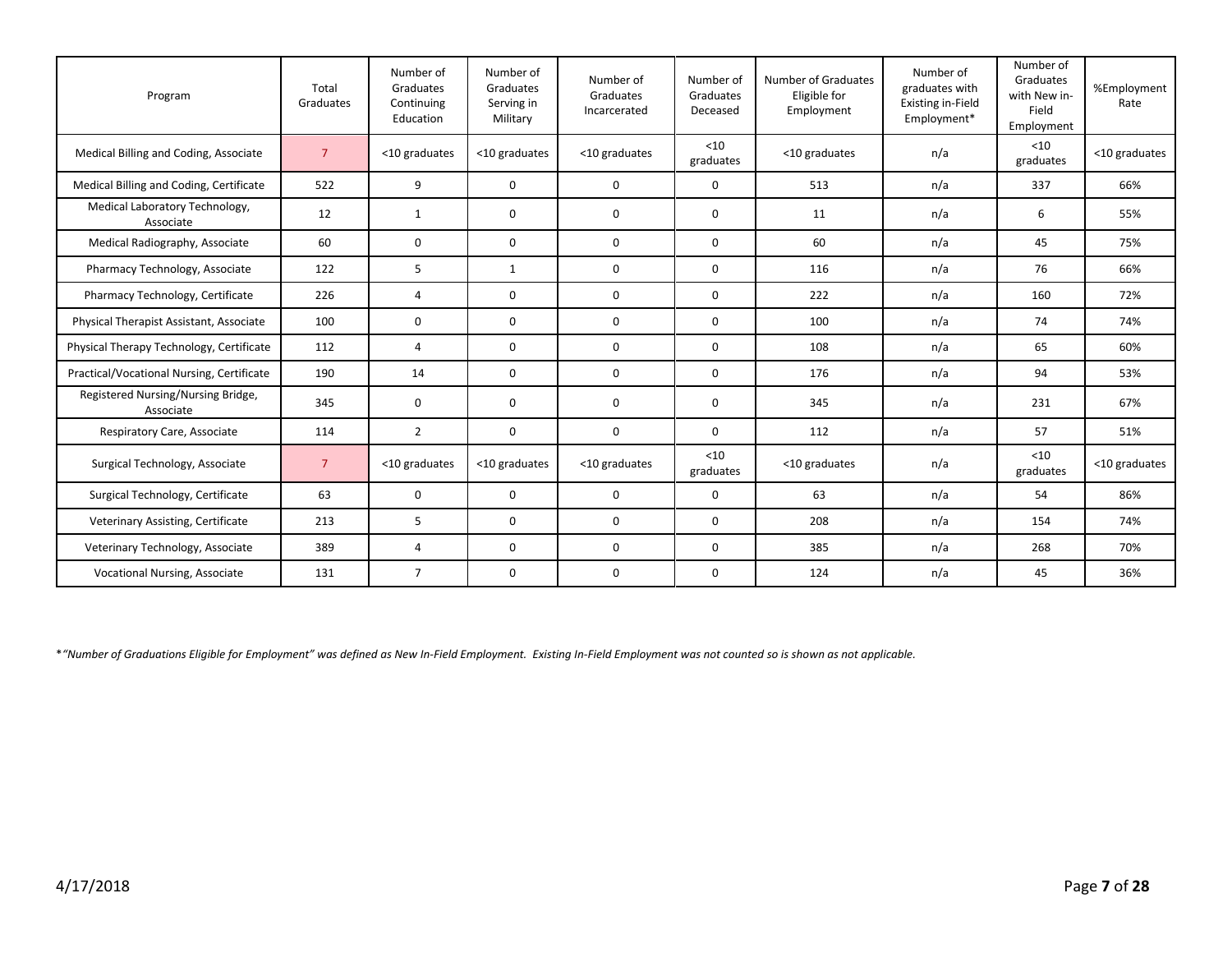## <span id="page-7-0"></span>**Commission on Accreditation for Respiratory Care (CoARC)**

Carrington College is required to report employment data to CoARC. Carrington College does not guarantee employment. Readers should not make assumptions about their own likelihood of employment based on this data.

#### **DATA SOURCE**

Attempts were made to obtain employment status information for all graduates. The collected data includes, but is not limited to, the intent to work in a field-related position and, for those who are so employed, the graduate's start date, title, employer name, duties, hours worked per week, and earnings. Information was gathered through a variety of means. Generally, the information was gathered from forms graduates completed. Data may also have been collected through in-person, telephone, or email interviews with graduates or from third-party sources. Carrington College neither verifies nor guarantees the accuracy of information gathered.

#### **TIMEFRAMES, DEFINITIONS, AND CALCULATIONS**

The outcomes below were reported to Carrington College in June 2017. The placement rate was calculated according to the methodology prescribed by CoARC. Employment data was based on the information available to Carrington College as of June 2017. The denominator of the rate was defined as all students who graduated between 01/01/2014 and 12/31/2016. Students enrolled full- or part-time in another degree program or serving in the military are reported, however these students are still included in the denominator. The numerator of the rate was defined as all students in the denominator who, within the three year reporting period, are employed utilizing skills within the scope of practice of the respiratory care profession (i.e., full-time, part-time, or perdiem). The employment rate was calculated by dividing the numerator by the denominator. "New Employment" is defined as employment obtained no earlier than 6 months prior to graduation. "Existing employment" is defined as employment that existed at time of enrollment or was obtained more than 6 months prior to graduation.

| Location               | Program                           | Total<br>Graduates | Number of<br><b>Graduates Enrolled</b><br>Full- or Part-Time in<br>Another Degree<br>Program | Number of<br><b>Graduates Serving</b><br>in Military | Number of<br>Graduates<br>Employed in-Field | Existing in-Field<br>Employment | New in-Field<br>Employment | % of Available<br>Graduates<br>Employed in Field |
|------------------------|-----------------------------------|--------------------|----------------------------------------------------------------------------------------------|------------------------------------------------------|---------------------------------------------|---------------------------------|----------------------------|--------------------------------------------------|
| AZ<br>Phoenix<br>East  | Respiratory<br>Care,<br>Associate | 92                 | $\mathbf{1}$                                                                                 | 0                                                    | 59                                          | 0                               | 59                         | 61%                                              |
| CA<br>Pleasant<br>Hill | Respiratory<br>Care,<br>Associate | 90                 | $\mathbf{1}$                                                                                 | 0                                                    | 46                                          | $\mathbf 0$                     | 46                         | 51%                                              |
| NV Las<br>Vegas        | Respiratory<br>Care,<br>Associate | 111                | $\mathbf{1}$                                                                                 | $\mathbf 0$                                          | 88                                          | $\mathbf 0$                     | 88                         | 79%                                              |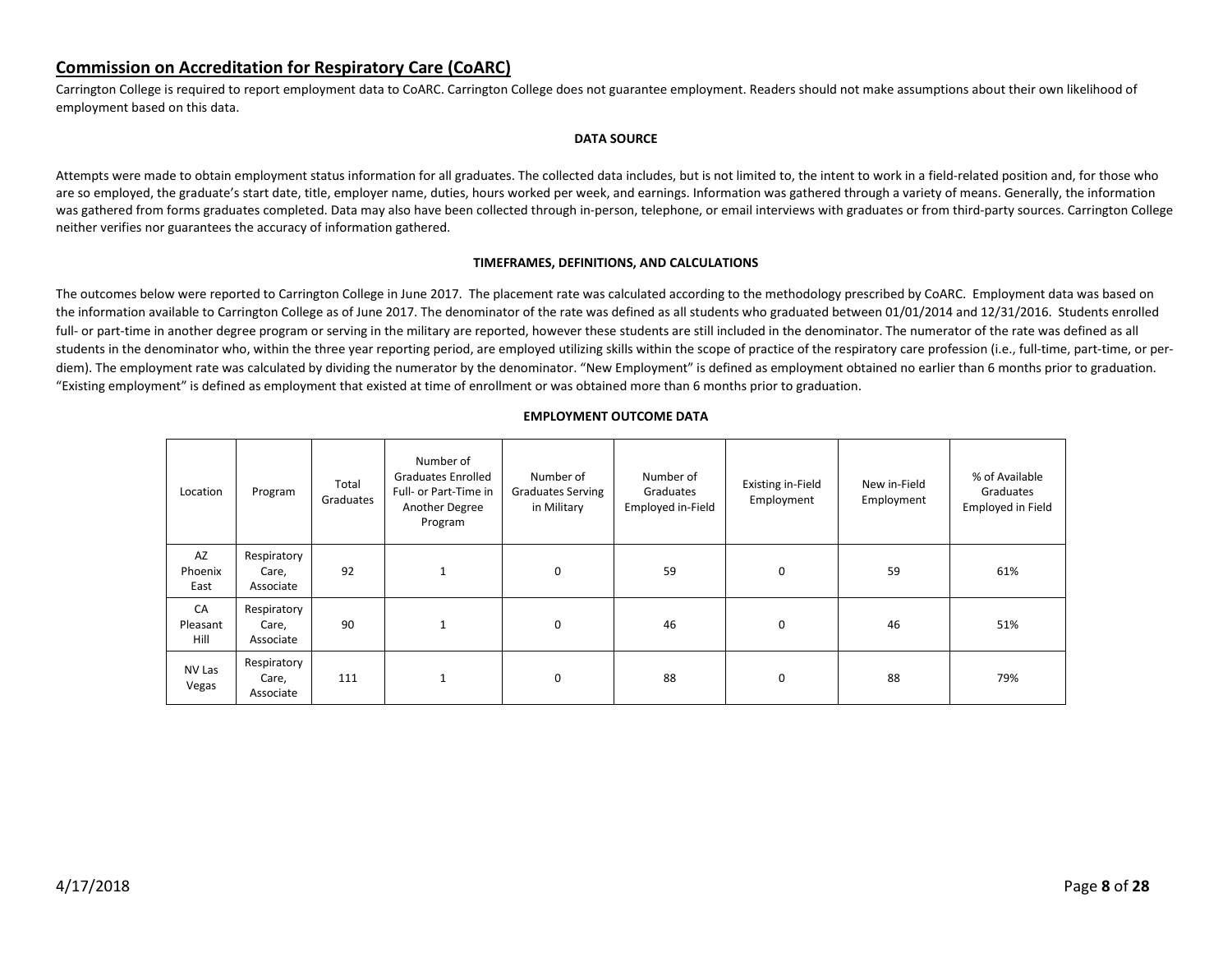## <span id="page-8-0"></span>**Commission on Accreditation in Physical Therapy Education (CAPTE)**

Carrington College is required to report employment data to CAPTE. Carrington College does not guarantee employment. Readers should not make assumptions about their own likelihood of employment based on this data.

#### **DATA SOURCE**

Attempts were made to obtain employment status information for all graduates. The collected data includes, but is not limited to, the intent to work in a field-related position and, for those who are so employed, the graduate's start date, title, employer name, duties, hours worked per week, and earnings. Information was gathered through a variety of means. Generally, the information was gathered from forms graduates completed. Data may also have been collected through in-person, telephone, or email interviews with graduates or from third-party sources. Carrington College neither verifies nor guarantees the accuracy of information gathered.

#### **TIMEFRAMES, DEFINITIONS, AND CALCULATIONS**

The outcomes below were reported to CAPTE in December 2017. The placement rate was calculated according to the methodology prescribed by CAPTE. Employment data was based on the information available to Carrington College as of November 2017. The denominator of the rate was defined as all students who graduated between 01/01/2016 and 12/31/2016, except those who did not take or pass the licensure exam. The numerator of the rate was defined as all students in the denominator who completed their program in the calendar year specified and sought employment within one year of graduation. Only in-field new employment is counted as positive placement. The employment rate was calculated by dividing the numerator by the denominator. "New Employment" is defined as employment obtained no earlier than 6 months prior to graduation. "Existing employment" is defined as employment that existed at time of enrollment or was obtained more than 6 months prior to graduation.

| <b>EMPLOYMENT OUTCOME DATA</b> |
|--------------------------------|
|--------------------------------|

| Location                | Program                                    | <b>Total Graduates</b> | Number of<br>graduates that<br>did not take or<br>pass the<br>licensing exam | Those who<br>graduated last<br>year and who<br>sought<br>employment in<br>physical therapy<br>within 12 months<br>of graduating | Those who<br>graduated last<br>year and who<br>sought<br>employment<br>were employed in<br>physical therapy<br>within 12 months<br>of graduating | Existing in-Field<br>Employment* | New in-Field<br>Employment | <b>Employment Rate</b> |
|-------------------------|--------------------------------------------|------------------------|------------------------------------------------------------------------------|---------------------------------------------------------------------------------------------------------------------------------|--------------------------------------------------------------------------------------------------------------------------------------------------|----------------------------------|----------------------------|------------------------|
| AZ Mesa                 | Physical Therapist Assistant,<br>Associate | 17                     | $\overline{2}$                                                               | 15                                                                                                                              | 13                                                                                                                                               | n/a                              | 13                         | 87%                    |
| <b>CA Pleasant Hill</b> | Physical Therapist Assistant,<br>Associate | 25                     | 0                                                                            | 25                                                                                                                              | 15                                                                                                                                               | n/a                              | 15                         | 100%                   |
| <b>ID Boise</b>         | Physical Therapist Assistant,<br>Associate | 16                     | 5                                                                            | 11                                                                                                                              | 9                                                                                                                                                | n/a                              | 9                          | 82%                    |
| NV Las Vegas            | Physical Therapist Assistant,<br>Associate | 25                     | 4                                                                            | 21                                                                                                                              | 21                                                                                                                                               | n/a                              | 21                         | 100%                   |

\**"Those who graduated last year and who sought employment were employed in physical therapy within 12 months of graduating" was defined as New In-Field Employment. Existing In-Field Employment was not counted so is shown as not applicable.*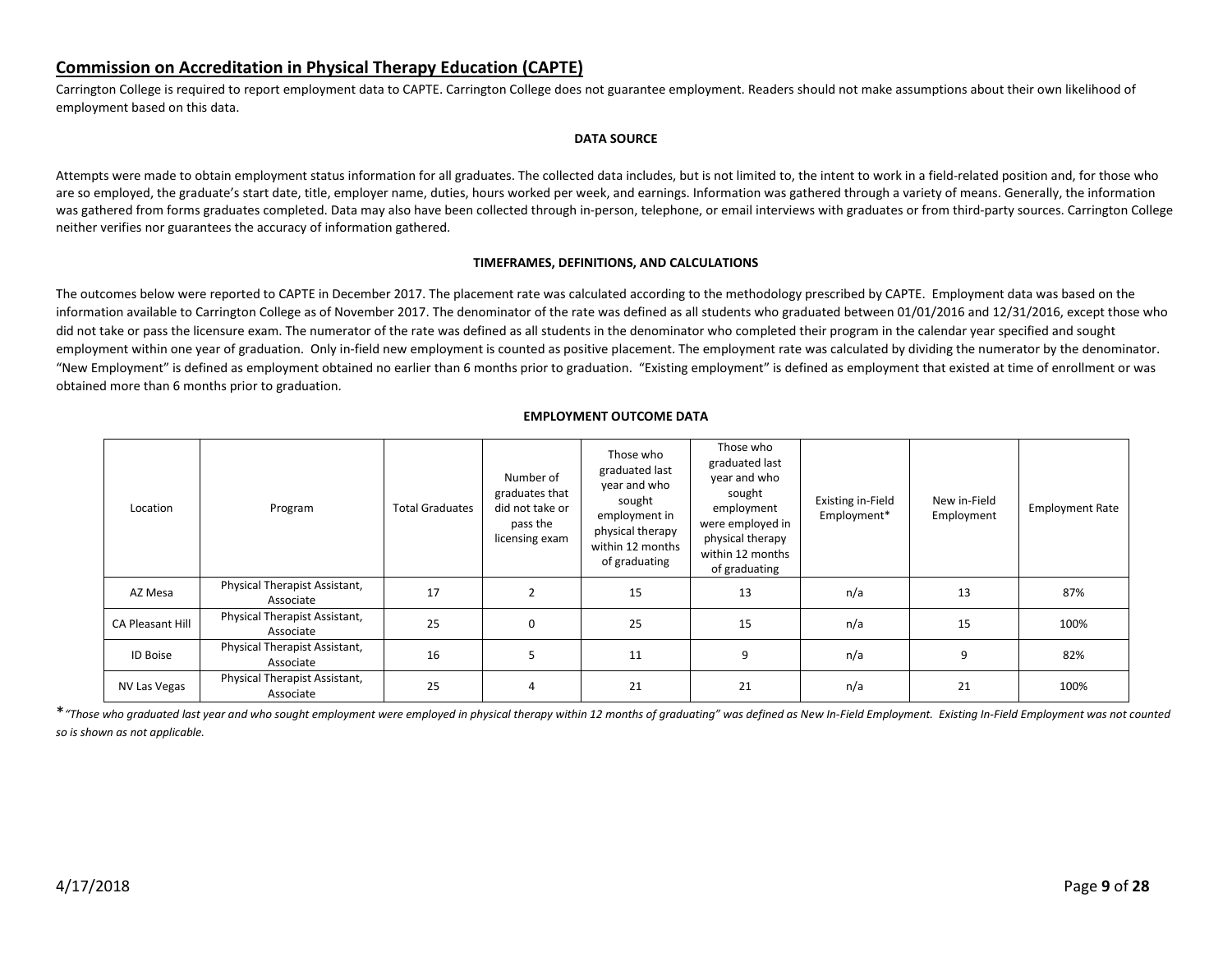## <span id="page-9-0"></span>**Commission on Dental Accreditation (CODA)**

Carrington College is required to report employment data to CODA. Carrington College does not guarantee employment. Readers should not make assumptions about their own likelihood of employment based on this data.

#### **DATA SOURCE**

Attempts were made to obtain employment status information for all graduates. The collected data includes, but is not limited to, the intent to work in a field-related position and, for those who are so employed, the graduate's start date, title, employer name, duties, hours worked per week, and earnings. Information was gathered through a variety of means. Generally, the information was gathered from forms graduates completed. Data may also have been collected through in-person, telephone, or email interviews with graduates or from third-party sources. Carrington College neither verifies nor guarantees the accuracy of information gathered.

#### **TIMEFRAMES, DEFINITIONS, AND CALCULATIONS**

The outcomes below were reported to CODA in October 2017. CODA required only summary data for graduates. A placement rate was not reported. Employment data was based on the information available to Carrington College as of October 2017. Data was reported for all students who graduated between 09/01/2016 and 08/31/2017. Employment counts include all graduates who obtained employment as of October 2017. "New Employment" is defined as employment obtained no earlier than 6 months prior to graduation. "Existing employment" is defined as employment that existed at time of enrollment or was obtained more than 6 months prior to graduation.

| Location             | Progra<br>m                             | Total<br>Gradua<br>tes | Emplo<br>yed in<br>private<br>dental<br>office | Emplo<br>yed in<br>a<br>private<br>dental<br>office<br>and<br>teachi<br>ng in a<br>dental<br>hygien<br>e<br>progra<br>m | Employ<br>ed in a<br>private<br>dental<br>office<br>and<br>continu<br>ing<br>educati<br>on<br>toward<br>an<br>advanc<br>ed<br>degree | Teachi<br>ng in<br>a<br>dental<br>hygie<br>ne<br>progr<br>am | Teachin<br>gina<br>dental<br>hygien<br>e<br>progra<br>m and<br>continu<br>ing<br>educati<br>on<br>toward<br>an<br>advanc<br>ed<br>degree | Continu<br>ing<br>educati<br>on<br>toward<br>an<br>advanc<br>ed<br>degree | Emplo<br>yed or<br>teachi<br>ng in a<br>public<br>school<br>system | Emplo<br>yed or<br>teachi<br>ng in<br>public<br>health | Involv<br>ed in<br>resear<br>ch | Employed in an<br>institutional/ind<br>ustrial setting<br>other than<br>those specified<br>above | Unemplo<br>yed | Awaiting<br>opportuni<br>ty to take<br>national/s<br>tate<br>boards | Unkno<br>wn | Othe<br>r,<br>plea<br>se<br>speci<br>fy | Other<br>(reaso<br>ns) | Total<br>Gradua<br>tes<br>Employ<br>ed | Existing<br>in-Field<br>Employ<br>ment | New in-<br>Field<br>Employ<br>ment |
|----------------------|-----------------------------------------|------------------------|------------------------------------------------|-------------------------------------------------------------------------------------------------------------------------|--------------------------------------------------------------------------------------------------------------------------------------|--------------------------------------------------------------|------------------------------------------------------------------------------------------------------------------------------------------|---------------------------------------------------------------------------|--------------------------------------------------------------------|--------------------------------------------------------|---------------------------------|--------------------------------------------------------------------------------------------------|----------------|---------------------------------------------------------------------|-------------|-----------------------------------------|------------------------|----------------------------------------|----------------------------------------|------------------------------------|
| AZ Mesa              | Dental<br>Hygien<br>e,<br>Associ<br>ate | 77                     | 47                                             | $\mathbf 0$                                                                                                             | 0                                                                                                                                    | 0                                                            | 0                                                                                                                                        | 0                                                                         | 0                                                                  | 0                                                      | 0                               | 0                                                                                                | 30             | 0                                                                   | 0           | 0                                       | 0                      | 47                                     | 0                                      | 47                                 |
| CA<br>Sacrame<br>nto | Dental<br>Hygien<br>e,<br>Associ<br>ate | 57                     | 23                                             | 0                                                                                                                       | 0                                                                                                                                    | 0                                                            | 0                                                                                                                                        | 0                                                                         | 0                                                                  | 0                                                      | 0                               | 0                                                                                                | 34             | 0                                                                   | 0           | 0                                       | 0                      | 23                                     | 0                                      | 23                                 |
| CA San<br>Jose       | Dental<br>Hygien<br>e,<br>Associ<br>ate | 57                     | 26                                             | 0                                                                                                                       | 0                                                                                                                                    | 0                                                            | 0                                                                                                                                        | 0                                                                         | 0                                                                  | 0                                                      | 0                               | 0                                                                                                | 31             | 0                                                                   | 0           | 0                                       | 0                      | 26                                     | 0                                      | 26                                 |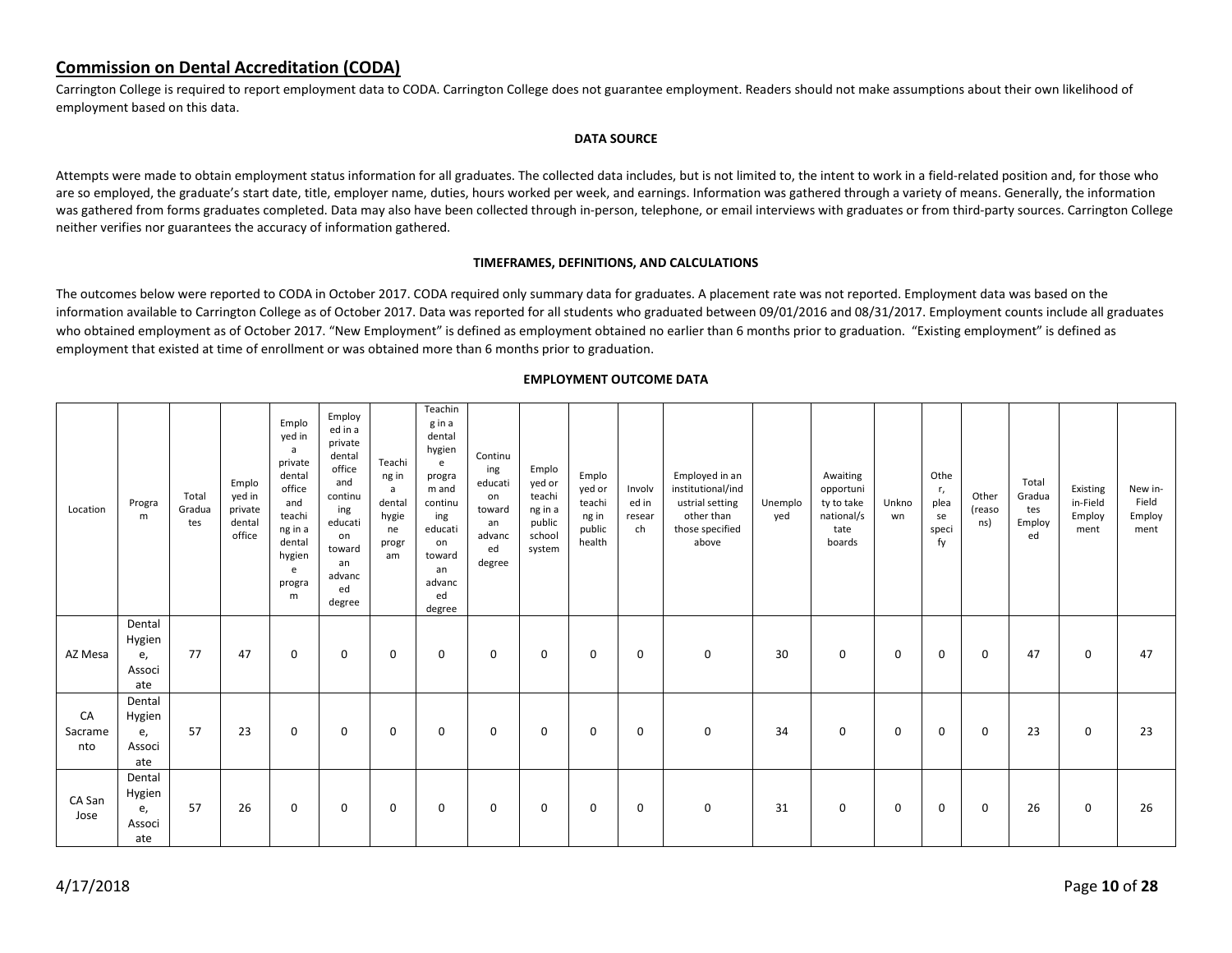| Location        | Progra<br>m                             | Total<br>Gradua<br>tes | Emplo<br>yed in<br>private<br>dental<br>office | Emplo<br>yed in<br>a<br>private<br>dental<br>office<br>and<br>teachi<br>ng in a<br>dental<br>hygien<br>e<br>progra<br>m | Employ<br>ed in a<br>private<br>dental<br>office<br>and<br>continu<br>ing<br>educati<br>on<br>toward<br>an<br>advanc<br>ed<br>degree | Teachi<br>ng in<br>a<br>dental<br>hygie<br>ne<br>progr<br>am | Teachin<br>gina<br>dental<br>hygien<br>e<br>progra<br>m and<br>continu<br>ing<br>educati<br>on<br>toward<br>an<br>advanc<br>ed<br>degree | Continu<br>ing<br>educati<br>on<br>toward<br>an<br>advanc<br>ed<br>degree | Emplo<br>yed or<br>teachi<br>ng in a<br>public<br>school<br>system | Emplo<br>yed or<br>teachi<br>ng in<br>public<br>health | Involv<br>ed in<br>resear<br>ch | Employed in an<br>institutional/ind<br>ustrial setting<br>other than<br>those specified<br>above | Unemplo<br>yed | Awaiting<br>opportuni<br>ty to take<br>national/s<br>tate<br>boards | Unkno<br>wn | Othe<br>r,<br>plea<br>se<br>speci<br>fy | Other<br>(reaso<br>ns) | Total<br>Gradua<br>tes<br>Employ<br>ed | Existing<br>in-Field<br>Employ<br>ment | New in-<br>Field<br>Employ<br>ment |
|-----------------|-----------------------------------------|------------------------|------------------------------------------------|-------------------------------------------------------------------------------------------------------------------------|--------------------------------------------------------------------------------------------------------------------------------------|--------------------------------------------------------------|------------------------------------------------------------------------------------------------------------------------------------------|---------------------------------------------------------------------------|--------------------------------------------------------------------|--------------------------------------------------------|---------------------------------|--------------------------------------------------------------------------------------------------|----------------|---------------------------------------------------------------------|-------------|-----------------------------------------|------------------------|----------------------------------------|----------------------------------------|------------------------------------|
| <b>ID Boise</b> | Dental<br>Hygien<br>e,<br>Associ<br>ate | 47                     | 32                                             |                                                                                                                         | 0                                                                                                                                    | 0                                                            | 0                                                                                                                                        | 0                                                                         | $\Omega$                                                           | 0                                                      | 0                               | 0                                                                                                | 15             | 0                                                                   | 0           | $\mathbf 0$                             | 0                      | 32                                     | 0                                      | 32                                 |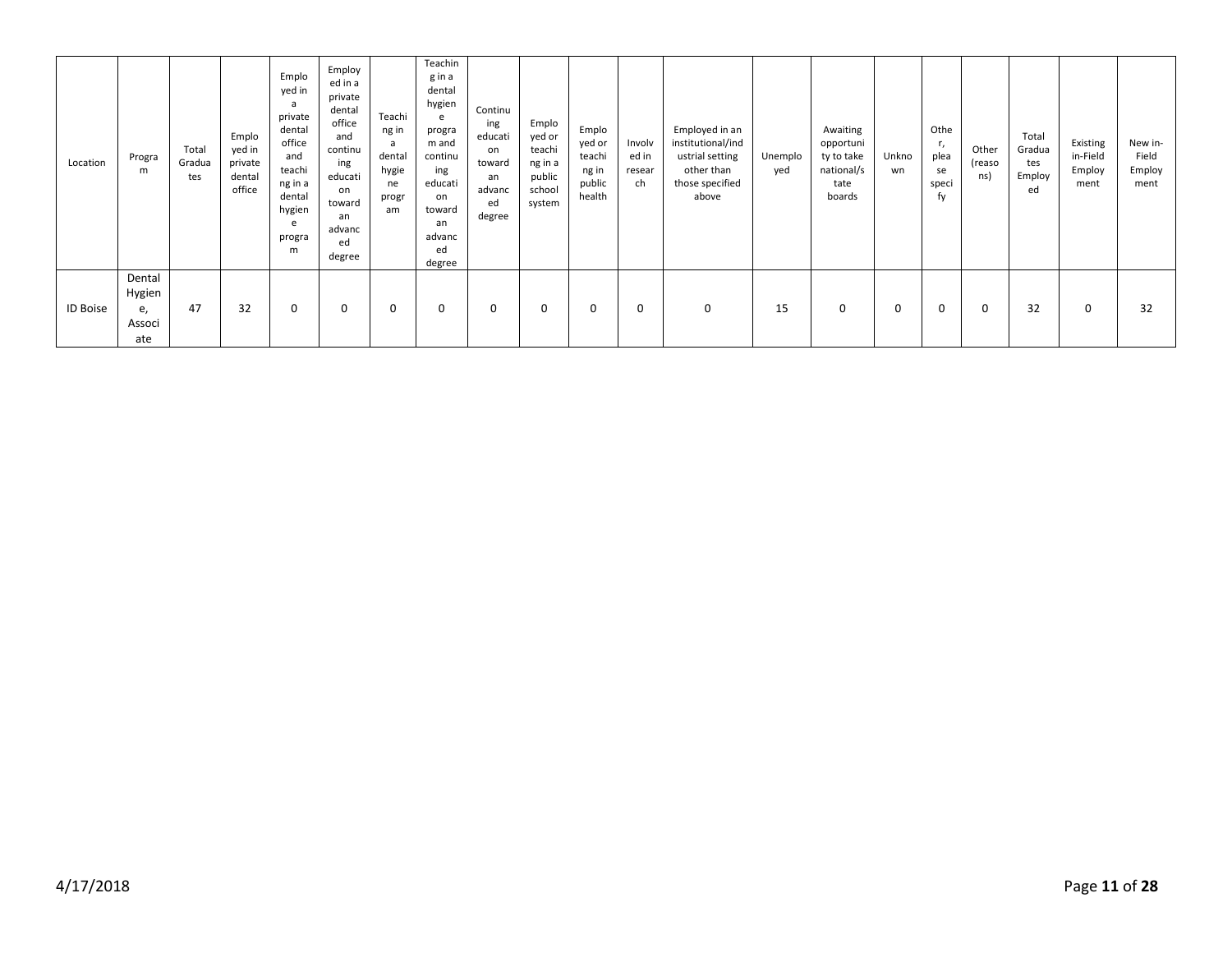## <span id="page-11-0"></span>**Joint Review Commission on Education in Radiologic Technology (JRCERT)**

Carrington College is required to report employment data to JRCERT. Carrington College does not guarantee employment. Readers should not make assumptions about their own likelihood of employment based on this data.

#### **DATA SOURCE**

Attempts were made to obtain employment status information for all graduates. The collected data includes, but is not limited to, the intent to work in a field-related position and, for those who are so employed, the graduate's start date, title, employer name, duties, hours worked per week, and earnings. Information was gathered through a variety of means. Generally, the information was gathered from forms graduates completed. Data may also have been collected through in-person, telephone, or email interviews with graduates or from third-party sources. Carrington College neither verifies nor guarantees the accuracy of information gathered.

#### **TIMEFRAMES, DEFINITIONS, AND CALCULATIONS**

The outcomes below were reported to JRCERT in January 2018. The placement rate was calculated according to the methodology prescribed by JRCERT. Employment data was based on the information available to Carrington College as of December 2016. The denominator of the rate was defined as all students who graduated between 01/01/2012 and 12/31/2016, except those who failed to communicate with program officials regarding employment status after multiple attempts, or were unwilling to seek employment that requires relocation, or were unwilling to accept employment due to salary or hours, or were on active military duty, and/or were continuing education. The numerator of the rate was defined as all students in the denominator who found in-field employment within twelve months of graduation. The employment rate was calculated by dividing the numerator by the denominator. "New Employment" is defined as employment obtained no earlier than 6 months prior to graduation. "Existing employment" is defined as employment that existed at time of enrollment or was obtained more than 6 months prior to graduation.

| Location   | Program                              | <b>Total Graduates</b> | Number of Graduates Failing to<br>Communicate with Program<br><b>Officials Regarding Employment</b><br>Status After Multiple Attempts OR<br>Unwilling to Seek Employment that<br>Requires Relocation OR Unwilling to<br>Accept Employment Due to Salary<br>or Hours OR on Active Military Duty<br>AND/OR Continuing Education. | Number of<br>Graduates that<br><b>Actively Sought</b><br>Employment | Number of<br>Graduates that<br>Found<br>Employment<br>within Twelve<br>Months of<br>Graduation | Existing in-Field<br>Employment | New in-Field<br>Employment | <b>Placement Rate</b> |
|------------|--------------------------------------|------------------------|--------------------------------------------------------------------------------------------------------------------------------------------------------------------------------------------------------------------------------------------------------------------------------------------------------------------------------|---------------------------------------------------------------------|------------------------------------------------------------------------------------------------|---------------------------------|----------------------------|-----------------------|
| WA Spokane | Medical<br>Radiography,<br>Associate | 151                    | 8                                                                                                                                                                                                                                                                                                                              | 143                                                                 | 102                                                                                            |                                 | 102                        | 71%                   |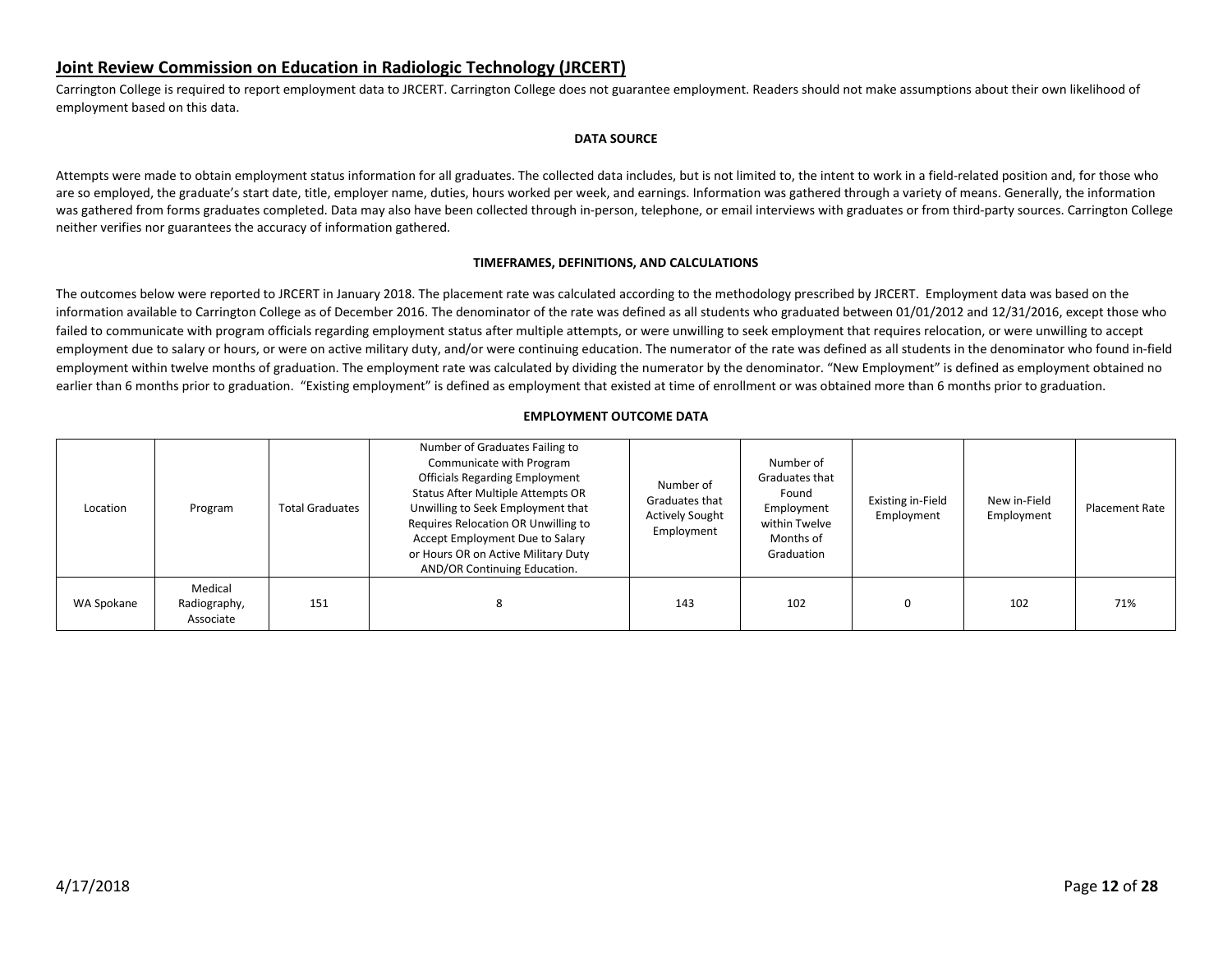## <span id="page-12-0"></span>**Medical Assisting Education Review Board (MAERB)**

Carrington College is required to report employment data to MAERB. Carrington College does not guarantee employment. Readers should not make assumptions about their own likelihood of employment based on this data.

#### **DATA SOURCE**

Attempts were made to obtain employment status information for all graduates. The collected data includes, but is not limited to, the intent to work in a field-related position and, for those who are so employed, the graduate's start date, title, employer name, duties, hours worked per week, and earnings. Information was gathered through a variety of means. Generally, the information was gathered from forms graduates completed. Data may also have been collected through in-person, telephone, or email interviews with graduates or from third-party sources. Carrington College neither verifies nor guarantees the accuracy of information gathered.

#### **TIMEFRAMES, DEFINITIONS, AND CALCULATIONS**

The outcomes below **for all locations excluding Portland** were reported to MAERB in October 2017. The placement rate was calculated according to the methodology prescribed by MAERB. Employment data was based on the information available to Carrington College as of October 2017. The denominator of the rate was defined as all students who graduated between 01/01/2011 and 12/31/2016. The numerator of the rate was defined as all students in the denominator who found new employment either full or part-time in the profession or in a related field, or continued their education; or served in the military as of when the information was available to Carrington College (October 2017). The employment rate was calculated by dividing the numerator by the denominator. "New Employment" is defined as employment obtained no earlier than 6 months prior to graduation. "Existing employment" is defined as employment that existed at time of enrollment or was obtained more than 6 months prior to graduation.

The outcomes below **for Portland** were reported to MAERB in March 2018. The placement rate was calculated according to the methodology prescribed by MAERB. Employment data was based on the information available to Carrington College as of February 2018. The denominator of the rate was defined as all students who graduated between 01/01/2016 and 12/31/2016. The numerator of the rate was defined as all students in the denominator who found new employment either full or part-time in the profession or in a related field, or continued their education; or served in the military as of when the information was available to Carrington College (February 2018). The employment rate was calculated by dividing the numerator by the denominator. "New Employment" is defined as employment obtained no earlier than 6 months prior to graduation. "Existing employment" is defined as employment that existed at time of enrollment or was obtained more than 6 months prior to graduation.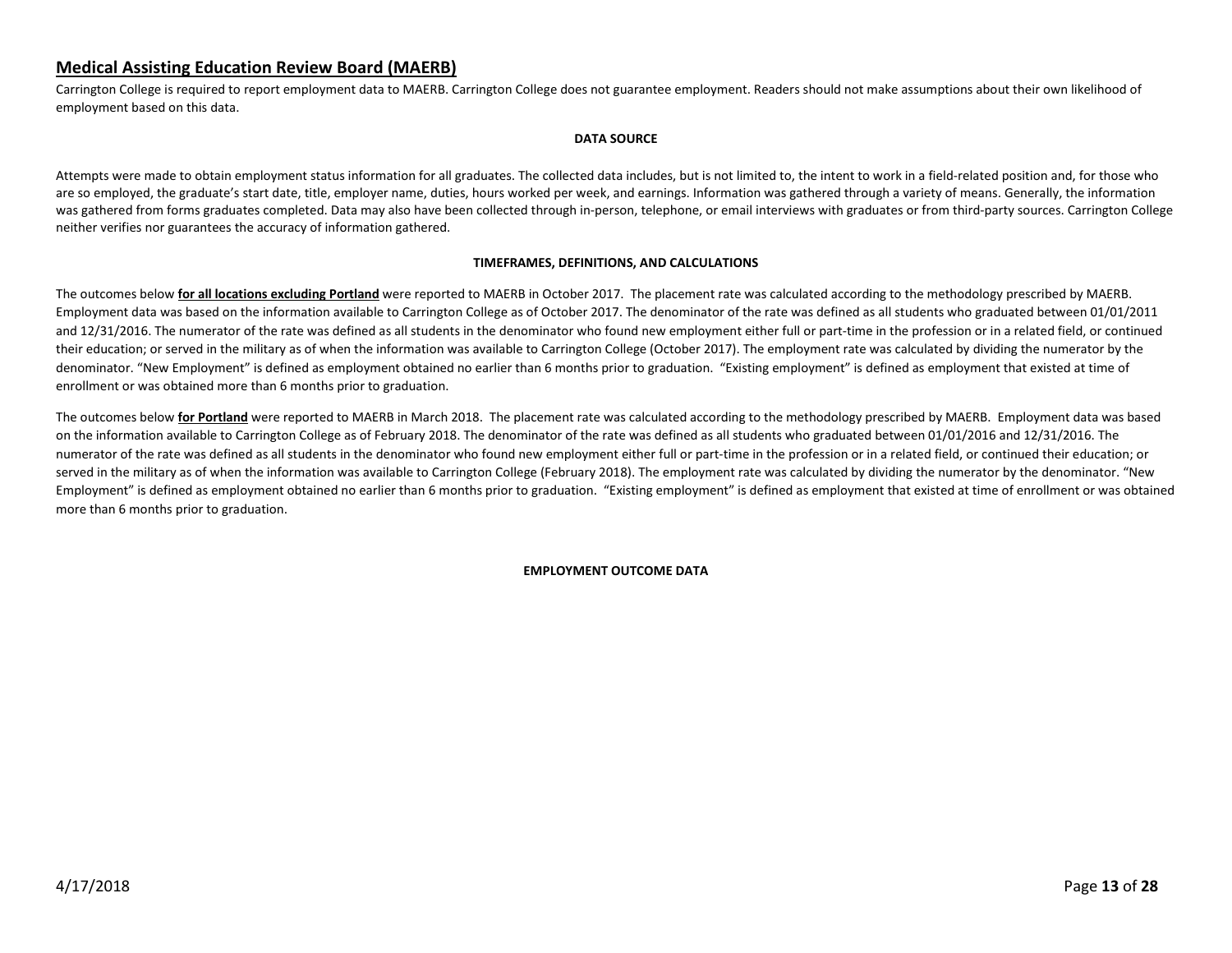| Location          | Program                                  | Calendar Year Admitted | <b>Total Graduates</b> | Number<br>Employed<br>Full or Part-time<br>in the<br>Profession<br>or in a<br>Related<br>Field; or<br>Continuing<br>his/her<br>Education;<br>or Serving in<br>the Military | Employed Full or Part-<br>Time in the Profession<br>or in a Related Field* | Existing in-Field<br>Employment | New in-Field<br>Employment | <b>Positive Placement</b> |
|-------------------|------------------------------------------|------------------------|------------------------|----------------------------------------------------------------------------------------------------------------------------------------------------------------------------|----------------------------------------------------------------------------|---------------------------------|----------------------------|---------------------------|
| CA Citrus Heights | Medical Assisting,<br>Certificate        | 2016                   | 95                     | 60                                                                                                                                                                         | 58                                                                         | n/a                             | 58                         | 63%                       |
| CA Citrus Heights | Medical Assisting,<br>Certificate        | 2015                   | 164                    | 118                                                                                                                                                                        | 111                                                                        | n/a                             | 111                        | 72%                       |
| CA Citrus Heights | Medical Assisting,<br>Certificate        | 2014                   | 124                    | 92                                                                                                                                                                         | 90                                                                         | n/a                             | 90                         | 74%                       |
| CA Citrus Heights | Medical Assisting,<br>Certificate        | 2013                   | 82                     | 54                                                                                                                                                                         | 42                                                                         | n/a                             | 42                         | 66%                       |
| CA Citrus Heights | Medical Assisting,<br>Certificate        | 2012                   | 75                     | 50                                                                                                                                                                         | 42                                                                         | n/a                             | 42                         | 67%                       |
| CA Citrus Heights | <b>Medical Assisting,</b><br>Certificate | 2012 - 2016            | 540                    | 374                                                                                                                                                                        | 343                                                                        | n/a                             | 343                        | 69%                       |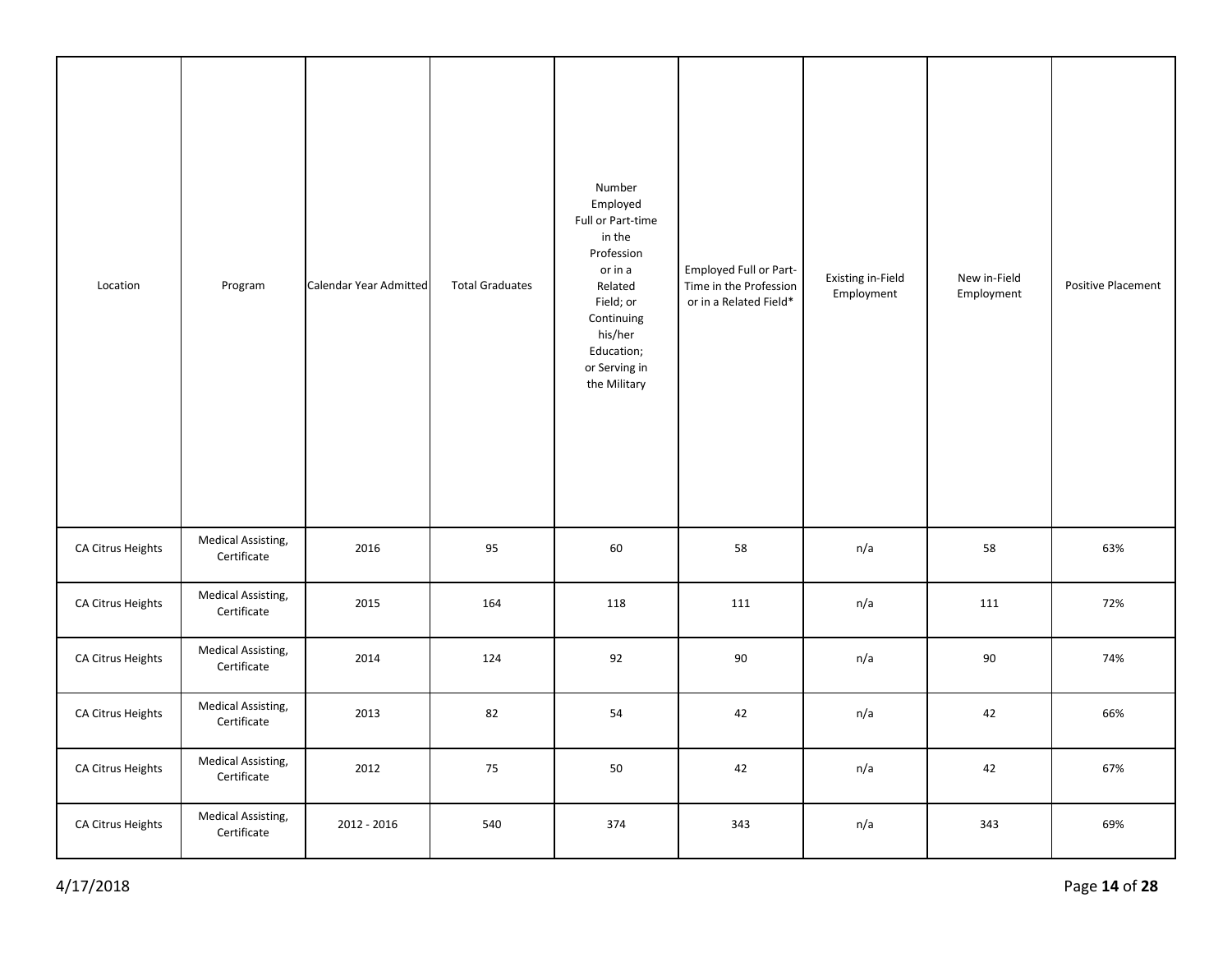| Location         | Program                           | Calendar Year Admitted | <b>Total Graduates</b> | Number<br>Employed<br>Full or Part-time<br>in the<br>Profession<br>or in a<br>Related<br>Field; or<br>Continuing<br>his/her<br>Education;<br>or Serving in<br>the Military | Employed Full or Part-<br>Time in the Profession<br>or in a Related Field* | Existing in-Field<br>Employment | New in-Field<br>Employment | <b>Positive Placement</b> |
|------------------|-----------------------------------|------------------------|------------------------|----------------------------------------------------------------------------------------------------------------------------------------------------------------------------|----------------------------------------------------------------------------|---------------------------------|----------------------------|---------------------------|
| CA Pleasant Hill | Medical Assisting,<br>Certificate | 2016                   | 66                     | 25                                                                                                                                                                         | 23                                                                         | n/a                             | 23                         | 38%                       |
| CA Pleasant Hill | Medical Assisting,<br>Certificate | 2015                   | 90                     | 66                                                                                                                                                                         | 62                                                                         | n/a                             | 62                         | 73%                       |
| CA Pleasant Hill | Medical Assisting,<br>Certificate | 2014                   | 68                     | 43                                                                                                                                                                         | 41                                                                         | n/a                             | 41                         | 63%                       |
| CA Pleasant Hill | Medical Assisting,<br>Certificate | 2013                   | 97                     | 59                                                                                                                                                                         | 58                                                                         | n/a                             | 58                         | 61%                       |
| CA Pleasant Hill | Medical Assisting,<br>Certificate | 2012                   | 45                     | 31                                                                                                                                                                         | 26                                                                         | n/a                             | 26                         | 69%                       |
| CA Pleasant Hill | Medical Assisting,<br>Certificate | 2012 - 2016            | 366                    | 224                                                                                                                                                                        | 210                                                                        | n/a                             | 210                        | 61%                       |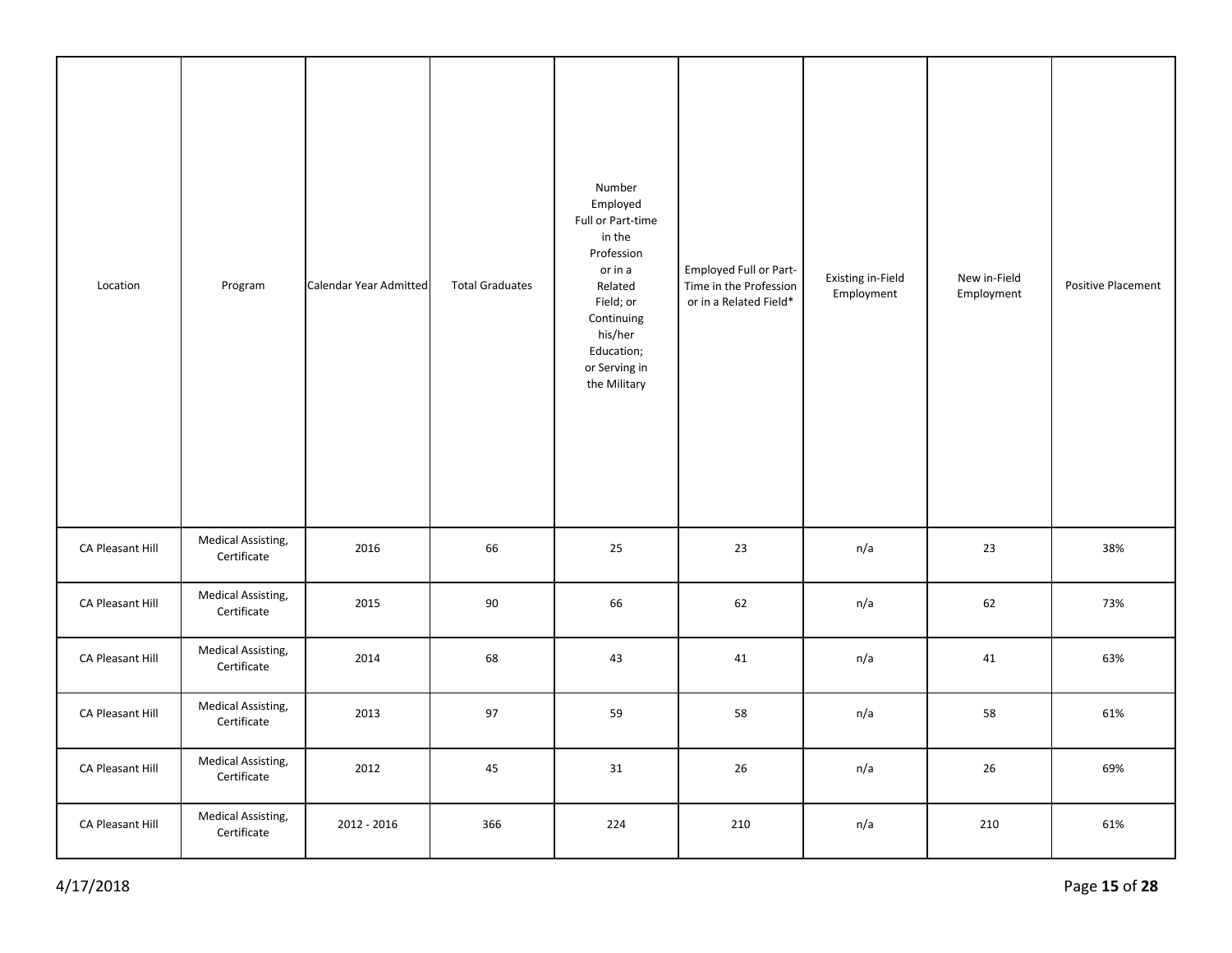| Location      | Program                           | Calendar Year Admitted | <b>Total Graduates</b> | Number<br>Employed<br>Full or Part-time<br>in the<br>Profession<br>or in a<br>Related<br>Field; or<br>Continuing<br>his/her<br>Education;<br>or Serving in<br>the Military | Employed Full or Part-<br>Time in the Profession<br>or in a Related Field* | <b>Existing in-Field</b><br>Employment | New in-Field<br>Employment | <b>Positive Placement</b> |
|---------------|-----------------------------------|------------------------|------------------------|----------------------------------------------------------------------------------------------------------------------------------------------------------------------------|----------------------------------------------------------------------------|----------------------------------------|----------------------------|---------------------------|
| CA Pomona     | Medical Assisting,<br>Certificate | 2016                   | $\boldsymbol{9}$       | $\mathbf{3}$                                                                                                                                                               | $\overline{2}$                                                             | n/a                                    | $\overline{2}$             | 33%                       |
| CA Pomona     | Medical Assisting,<br>Certificate | 2015                   | 34                     | 23                                                                                                                                                                         | 21                                                                         | n/a                                    | 21                         | 68%                       |
| CA Sacramento | Medical Assisting,<br>Certificate | 2016                   | 97                     | 47                                                                                                                                                                         | 42                                                                         | n/a                                    | 42                         | 48%                       |
| CA Sacramento | Medical Assisting,<br>Certificate | 2015                   | 129                    | 86                                                                                                                                                                         | 79                                                                         | n/a                                    | 79                         | 67%                       |
| CA Sacramento | Medical Assisting,<br>Certificate | 2014                   | 116                    | 78                                                                                                                                                                         | 78                                                                         | n/a                                    | 78                         | 67%                       |
| CA Sacramento | Medical Assisting,<br>Certificate | 2013                   | 103                    | 71                                                                                                                                                                         | 61                                                                         | n/a                                    | 61                         | 69%                       |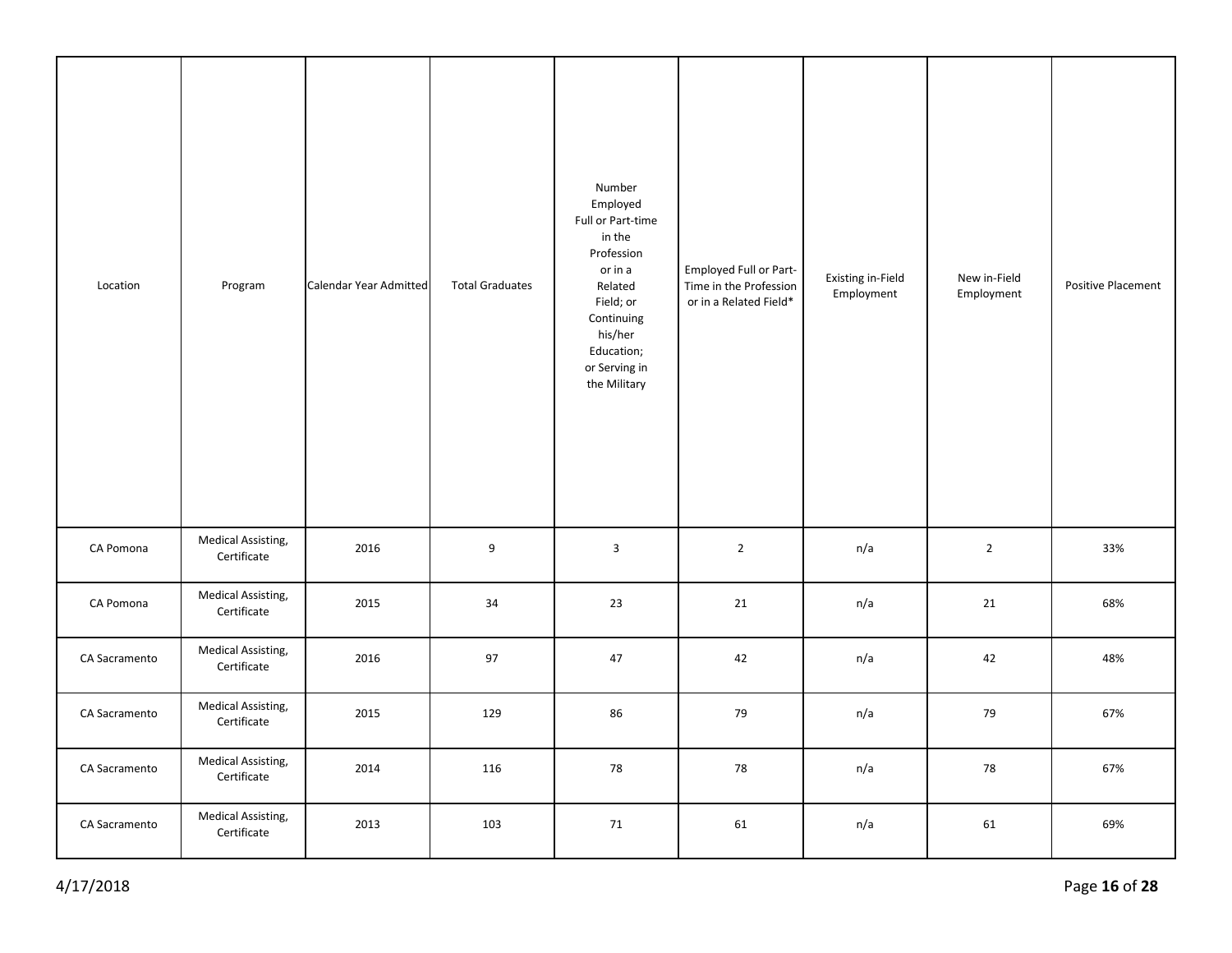| Location      | Program                           | Calendar Year Admitted | <b>Total Graduates</b> | Number<br>Employed<br>Full or Part-time<br>in the<br>Profession<br>or in a<br>Related<br>Field; or<br>Continuing<br>his/her<br>Education;<br>or Serving in<br>the Military | Employed Full or Part-<br>Time in the Profession<br>or in a Related Field* | Existing in-Field<br>Employment | New in-Field<br>Employment | Positive Placement |
|---------------|-----------------------------------|------------------------|------------------------|----------------------------------------------------------------------------------------------------------------------------------------------------------------------------|----------------------------------------------------------------------------|---------------------------------|----------------------------|--------------------|
| CA Sacramento | Medical Assisting,<br>Certificate | 2012                   | 117                    | 68                                                                                                                                                                         | 60                                                                         | n/a                             | 60                         | 58%                |
| CA Sacramento | Medical Assisting,<br>Certificate | 2012 - 2016            | 562                    | 350                                                                                                                                                                        | 320                                                                        | n/a                             | 320                        | 62%                |
| CA San Jose   | Medical Assisting,<br>Certificate | 2016                   | 140                    | 63                                                                                                                                                                         | 63                                                                         | n/a                             | 63                         | 45%                |
| CA San Jose   | Medical Assisting,<br>Certificate | 2015                   | 204                    | 174                                                                                                                                                                        | 174                                                                        | n/a                             | 174                        | 85%                |
| CA San Jose   | Medical Assisting,<br>Certificate | 2014                   | 128                    | 107                                                                                                                                                                        | 106                                                                        | n/a                             | 106                        | 84%                |
| CA San Jose   | Medical Assisting,<br>Certificate | 2013                   | 108                    | 91                                                                                                                                                                         | 88                                                                         | n/a                             | 88                         | 84%                |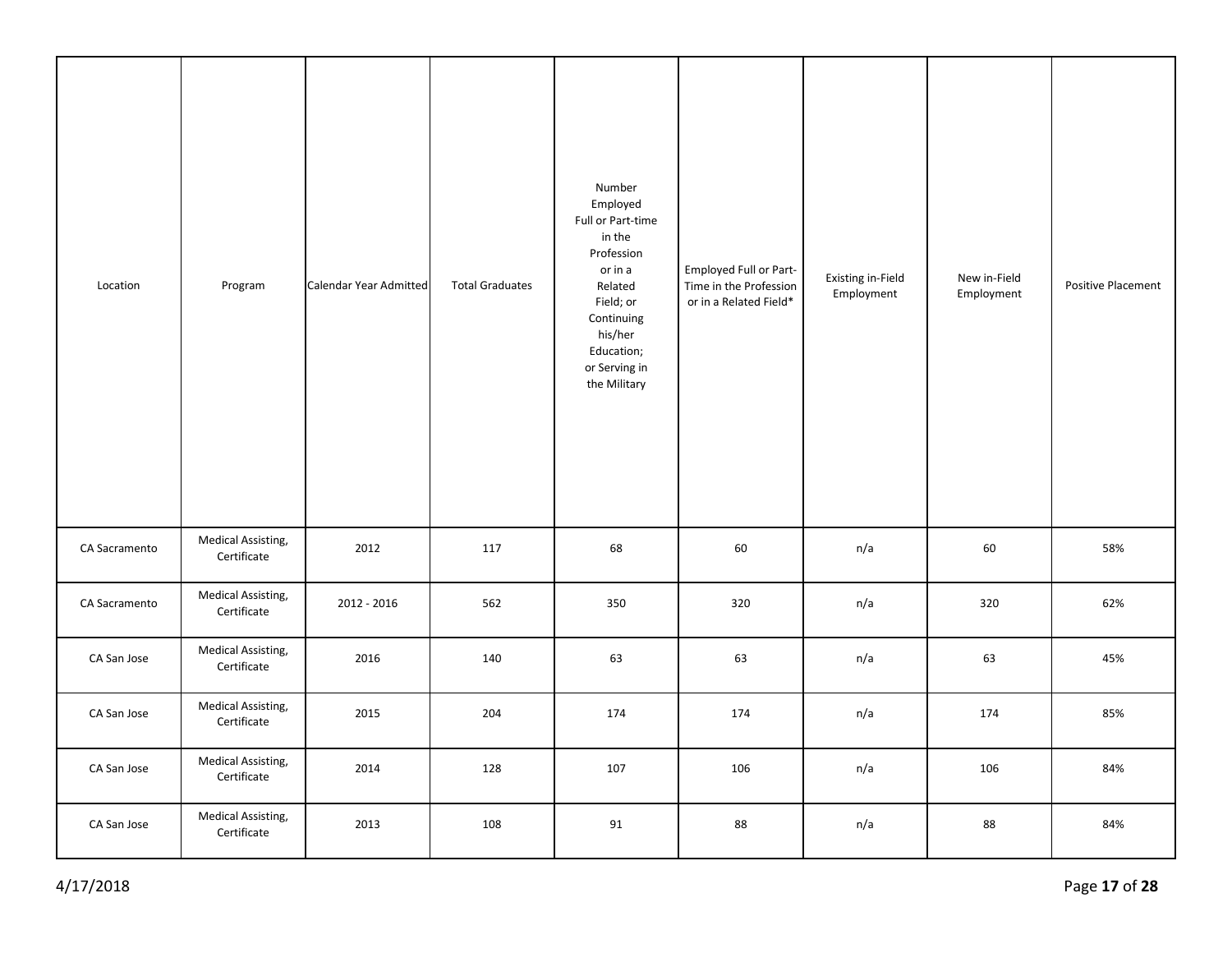| Location       | Program                           | Calendar Year Admitted | <b>Total Graduates</b> | Number<br>Employed<br>Full or Part-time<br>in the<br>Profession<br>or in a<br>Related<br>Field; or<br>Continuing<br>his/her<br>Education;<br>or Serving in<br>the Military | Employed Full or Part-<br>Time in the Profession<br>or in a Related Field* | <b>Existing in-Field</b><br>Employment | New in-Field<br>Employment | Positive Placement |
|----------------|-----------------------------------|------------------------|------------------------|----------------------------------------------------------------------------------------------------------------------------------------------------------------------------|----------------------------------------------------------------------------|----------------------------------------|----------------------------|--------------------|
| CA San Jose    | Medical Assisting,<br>Certificate | 2012                   | 66                     | 49                                                                                                                                                                         | 45                                                                         | n/a                                    | 45                         | 74%                |
| CA San Jose    | Medical Assisting,<br>Certificate | 2012 - 2016            | 646                    | 484                                                                                                                                                                        | 476                                                                        | n/a                                    | 476                        | 75%                |
| CA San Leandro | Medical Assisting,<br>Certificate | 2016                   | 103                    | 58                                                                                                                                                                         | 55                                                                         | n/a                                    | 55                         | 56%                |
| CA San Leandro | Medical Assisting,<br>Certificate | 2015                   | 166                    | 124                                                                                                                                                                        | 123                                                                        | n/a                                    | 123                        | 75%                |
| CA San Leandro | Medical Assisting,<br>Certificate | 2014                   | 125                    | 99                                                                                                                                                                         | 96                                                                         | n/a                                    | 96                         | 79%                |
| CA San Leandro | Medical Assisting,<br>Certificate | 2013                   | 126                    | 82                                                                                                                                                                         | 82                                                                         | n/a                                    | 82                         | 65%                |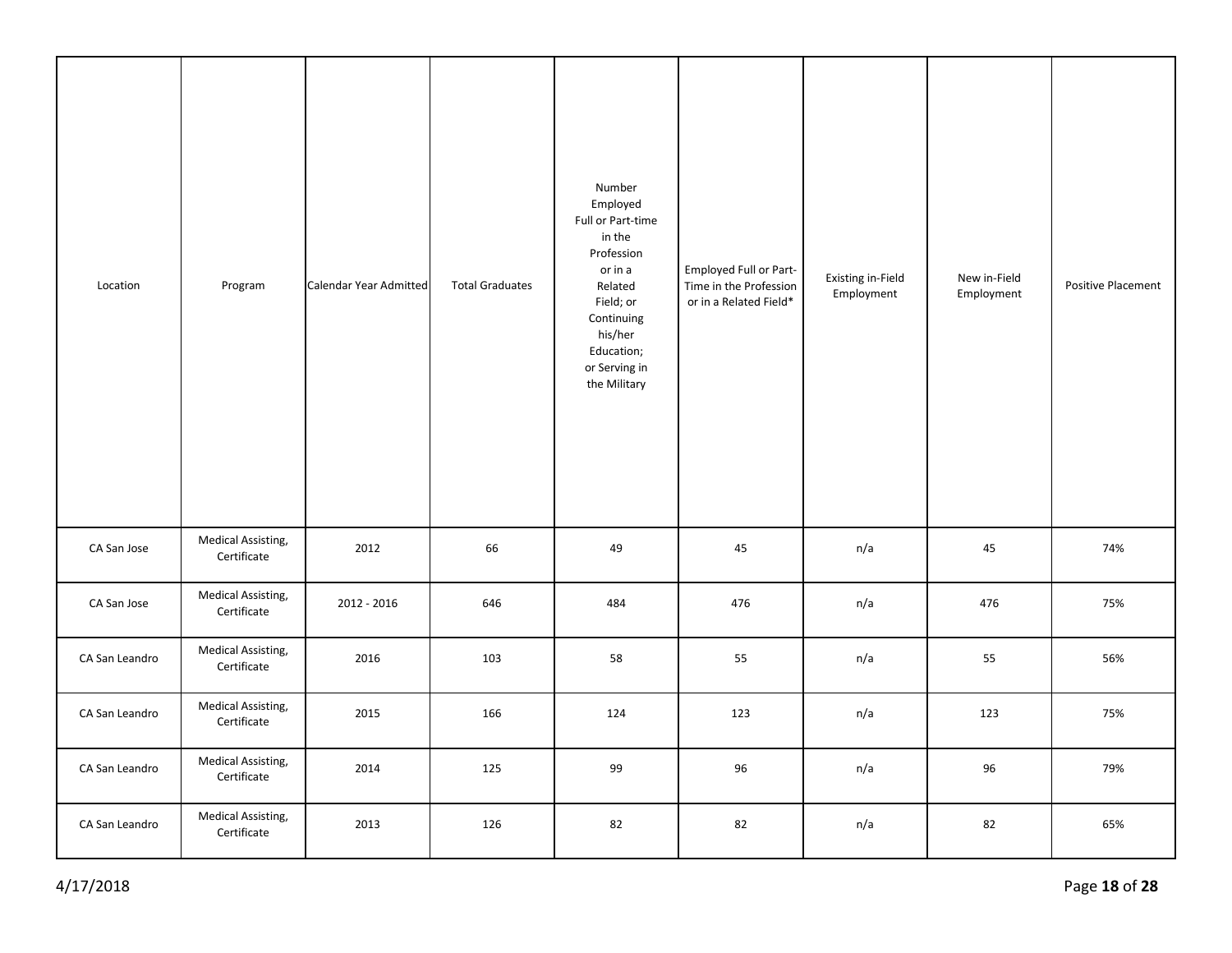| Location       | Program                           | Calendar Year Admitted | <b>Total Graduates</b> | Number<br>Employed<br>Full or Part-time<br>in the<br>Profession<br>or in a<br>Related<br>Field; or<br>Continuing<br>his/her<br>Education;<br>or Serving in<br>the Military | Employed Full or Part-<br>Time in the Profession<br>or in a Related Field* | <b>Existing in-Field</b><br>Employment | New in-Field<br>Employment | Positive Placement |
|----------------|-----------------------------------|------------------------|------------------------|----------------------------------------------------------------------------------------------------------------------------------------------------------------------------|----------------------------------------------------------------------------|----------------------------------------|----------------------------|--------------------|
| CA San Leandro | Medical Assisting,<br>Certificate | 2012                   | 94                     | 66                                                                                                                                                                         | 58                                                                         | n/a                                    | 58                         | 70%                |
| CA San Leandro | Medical Assisting,<br>Certificate | 2012 - 2016            | 614                    | 429                                                                                                                                                                        | 414                                                                        | n/a                                    | 414                        | 70%                |
| CA Stockton    | Medical Assisting,<br>Certificate | 2016                   | 122                    | 56                                                                                                                                                                         | 55                                                                         | n/a                                    | 55                         | 46%                |
| CA Stockton    | Medical Assisting,<br>Certificate | 2015                   | 162                    | 115                                                                                                                                                                        | 113                                                                        | n/a                                    | 113                        | 71%                |
| CA Stockton    | Medical Assisting,<br>Certificate | 2014                   | 138                    | 90                                                                                                                                                                         | 86                                                                         | n/a                                    | 86                         | 65%                |
| CA Stockton    | Medical Assisting,<br>Certificate | 2013                   | 99                     | 73                                                                                                                                                                         | 68                                                                         | n/a                                    | 68                         | 74%                |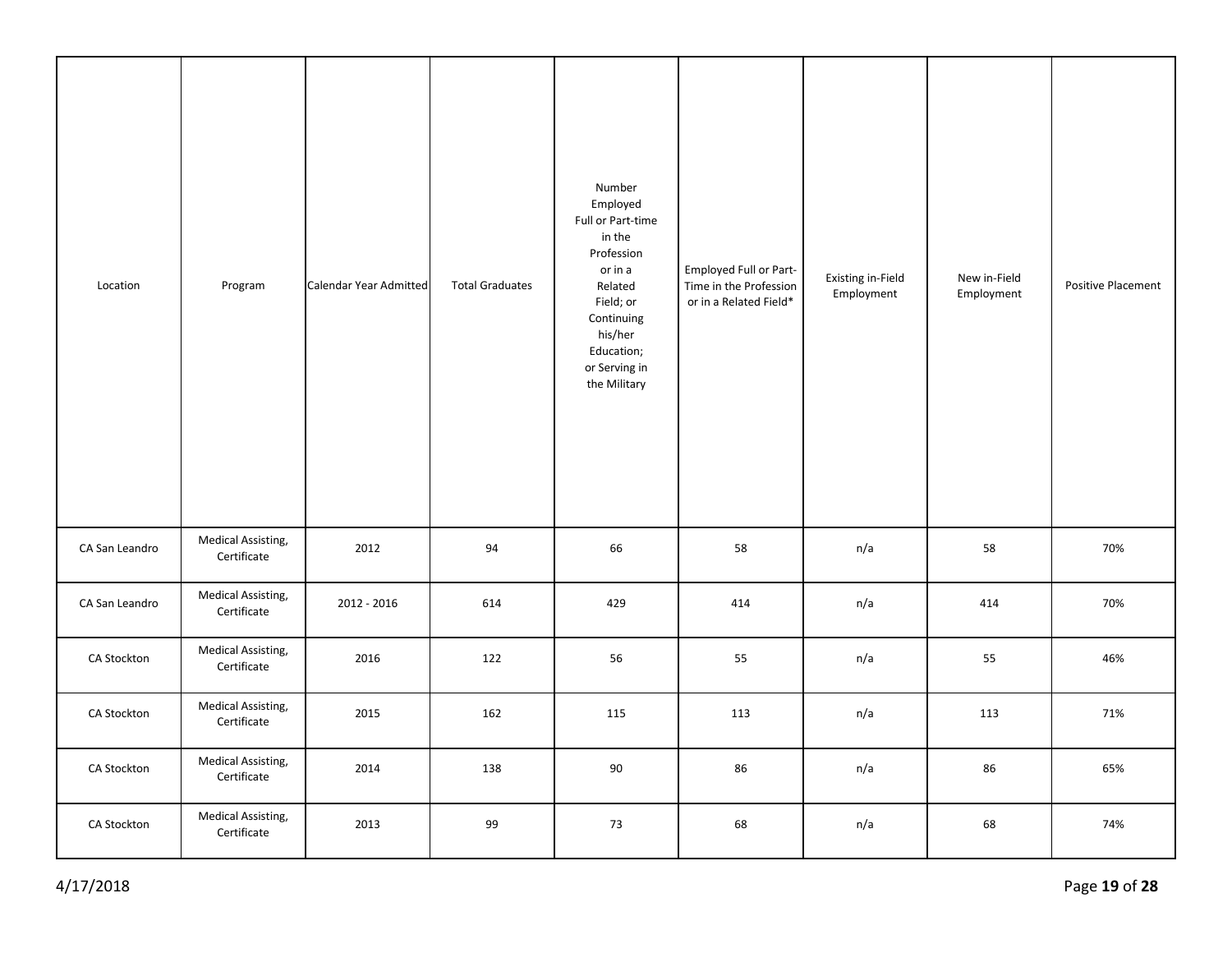| Location           | Program                                  | Calendar Year Admitted | <b>Total Graduates</b> | Number<br>Employed<br>Full or Part-time<br>in the<br>Profession<br>or in a<br>Related<br>Field; or<br>Continuing<br>his/her<br>Education;<br>or Serving in<br>the Military | Employed Full or Part-<br>Time in the Profession<br>or in a Related Field* | Existing in-Field<br>Employment | New in-Field<br>Employment | Positive Placement |
|--------------------|------------------------------------------|------------------------|------------------------|----------------------------------------------------------------------------------------------------------------------------------------------------------------------------|----------------------------------------------------------------------------|---------------------------------|----------------------------|--------------------|
| CA Stockton        | <b>Medical Assisting,</b><br>Certificate | 2012                   | 57                     | 34                                                                                                                                                                         | 31                                                                         | n/a                             | 31                         | 60%                |
| CA Stockton        | Medical Assisting,<br>Certificate        | 2012 - 2016            | 578                    | 368                                                                                                                                                                        | 353                                                                        | n/a                             | 353                        | 64%                |
| <b>WA Portland</b> | Medical Assisting,<br>Certificate        | 2016                   | 61                     | 44                                                                                                                                                                         | 44                                                                         | n/a                             | 44                         | 74%                |

*\*Those "Employed Full or Part-Time in the Profession or in a Related Field\*" was defined as New In-Field Employment. Existing In-Field Employment was not counted so is shown as not applicable.*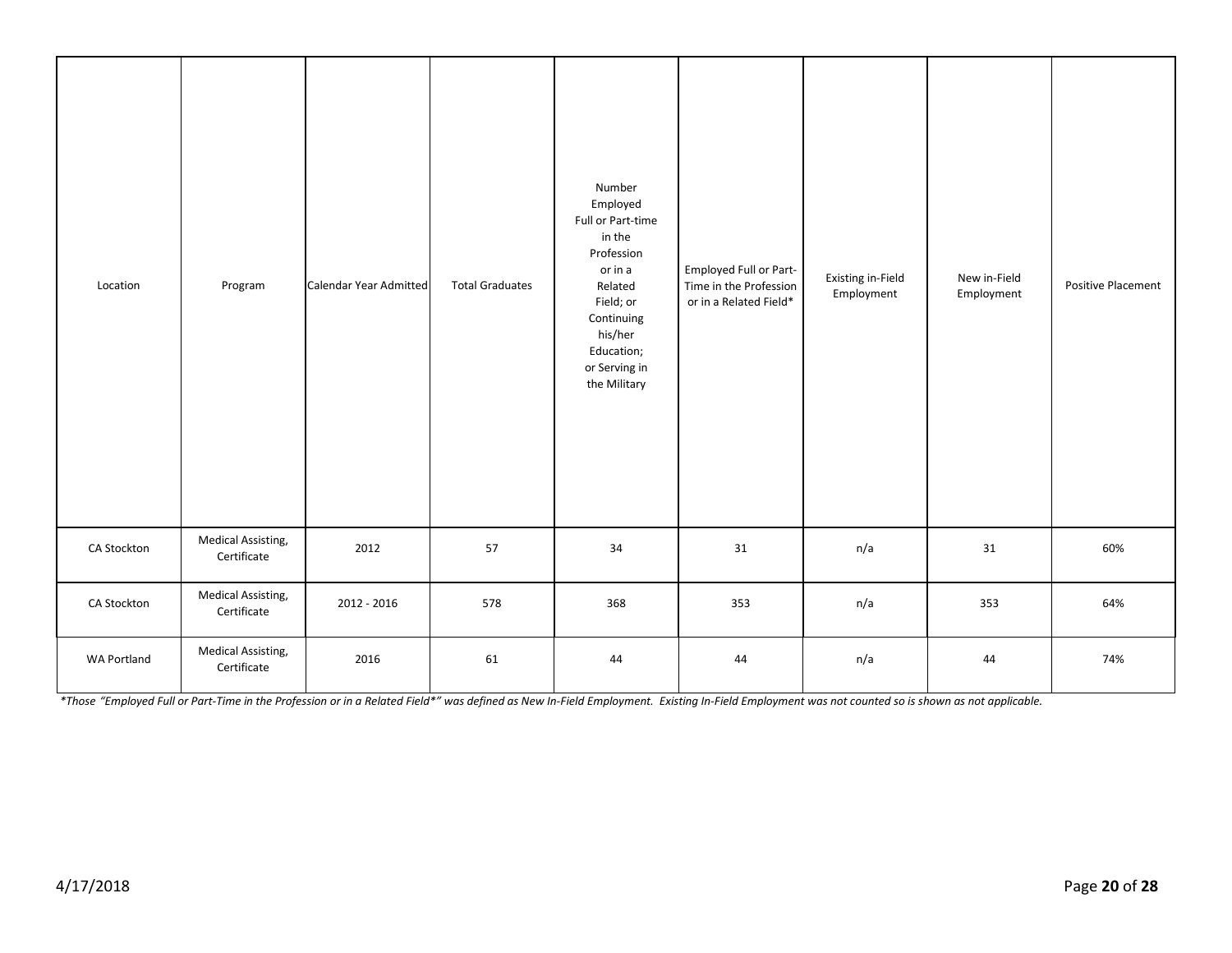## <span id="page-20-0"></span>**Employment Outcomes Reported to States**

## <span id="page-20-1"></span>**California Board of Registered Nursing (CA BRN)**

Carrington College is required to report employment data to CA BRN. Carrington College does not guarantee employment. Readers should not make assumptions about their own likelihood of employment based on this data.

#### **DATA SOURCE**

Attempts were made to obtain employment status information for all graduates. The collected data includes, but is not limited to, the intent to work in a field-related position and, for those who are so employed, the graduate's start date, title, employer name, duties, hours worked per week, and earnings. Information was gathered through a variety of means. Generally, the information was gathered from forms graduates completed. Data may also have been collected through in-person, telephone, or email interviews with graduates or from third-party sources. Carrington College neither verifies nor guarantees the accuracy of information gathered.

#### **TIMEFRAMES, DEFINITIONS, AND CALCULATIONS**

The outcomes below were reported to CA BRN in November 2017. The placement rate was calculated according to the methodology prescribed by CA BRN. Employment data was based on the information available to Carrington College as of October 2017. The denominator of the rate was defined as all students who graduated between 08/01/2016 and 7/31/2017. The numerator of the rate was defined as all students in the denominator who found new employment in nursing in California. The employment rate was calculated by dividing the numerator by the denominator. "New Employment" is defined as employment obtained no earlier than 6 months prior to graduation. "Existing employment" is defined as employment that existed at time of enrollment or was obtained more than 6 months prior to graduation.

#### **EMPLOYMENT OUTCOME DATA**

| Location      | Program                                    | Total<br>Graduates | # Employed in<br>Nursing in<br>California | Total<br>Graduates<br>Available for<br>Employment | # Employed in<br>Nursing in<br>California* | # of grads<br>emploved in<br>field in existing<br>employment | # of grads<br>employed in<br>field in new<br>employment | Employment<br>Rate |
|---------------|--------------------------------------------|--------------------|-------------------------------------------|---------------------------------------------------|--------------------------------------------|--------------------------------------------------------------|---------------------------------------------------------|--------------------|
| CA Sacramento | Registered Nursing LVN to RN,<br>Associate | 59                 |                                           | 59                                                |                                            | n/a                                                          |                                                         | 12%                |

*\* "*# Employed in Nursing in California *\*" was defined as New In-Field Employment. Existing In-Field Employment was not counted so is shown as not applicable.*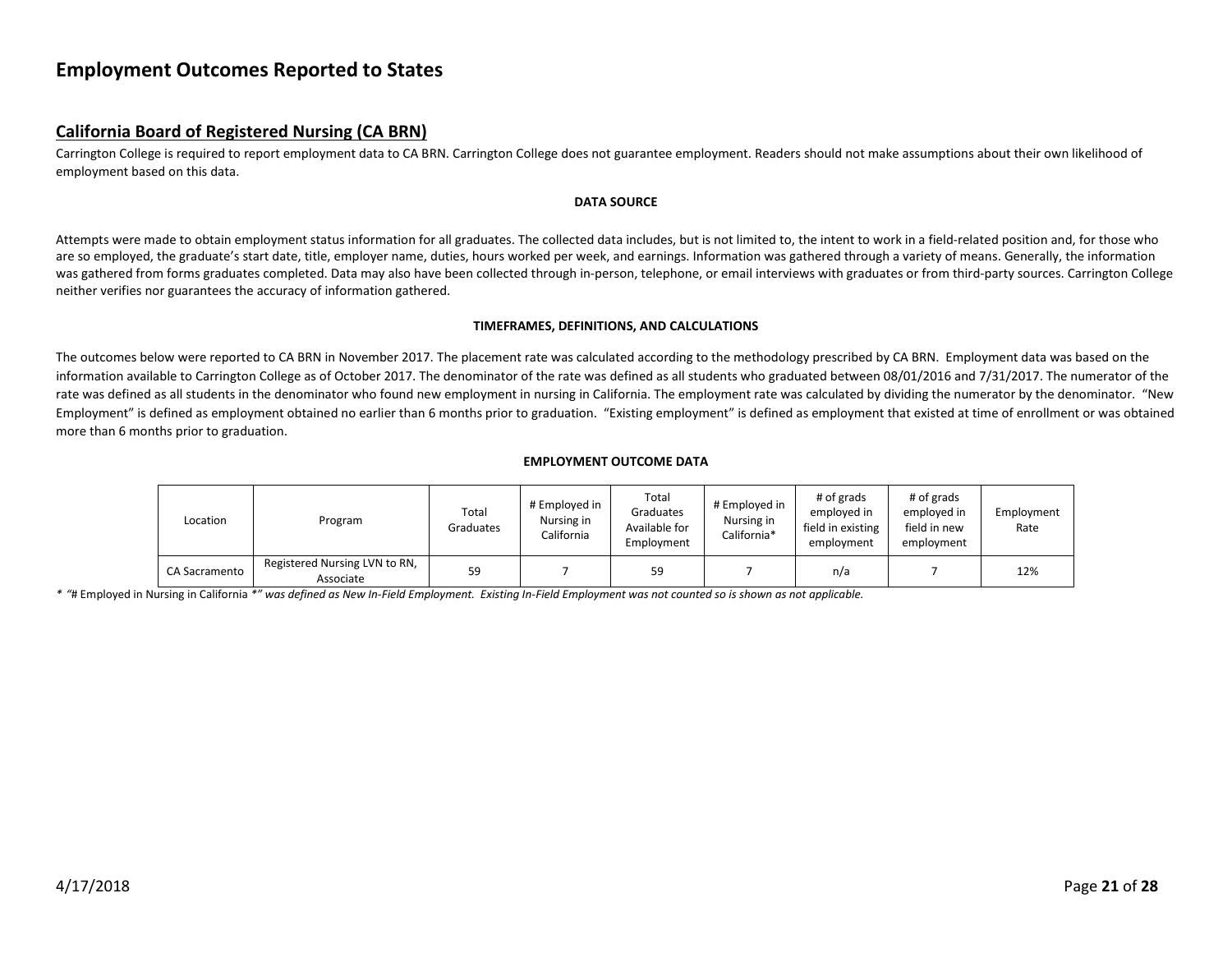## <span id="page-21-0"></span>**Nevada Commission on Postsecondary Education (NCPE)**

Carrington College is required to report employment data to NCPE. Carrington College does not guarantee employment. Readers should not make assumptions about their own likelihood of employment based on this data.

#### **DATA SOURCE**

Attempts were made to obtain employment status information for all graduates. The collected data includes, but is not limited to, the intent to work in a field-related position and, for those who are so employed, the graduate's start date, title, employer name, duties, hours worked per week, and earnings. Information was gathered through a variety of means. Generally, the information was gathered from forms graduates completed. Data may also have been collected through in-person, telephone, or email interviews with graduates or from third-party sources. Carrington College neither verifies nor guarantees the accuracy of information gathered.

#### **TIMEFRAMES, DEFINITIONS, AND CALCULATIONS**

The outcomes below were reported to NCPE in April 2017. NCPE required only summary data for graduates. A placement rate was not reported. Data was reported for all students who graduated between 01/01/2016 and 12/31/2016. Employment counts include all graduates who obtained in-field new employment. Employment data was based on the information available to Carrington College as of April 2017. "New Employment" is defined as employment obtained no earlier than 6 months prior to graduation. "Existing employment" is defined as employment that existed at time of enrollment or was obtained more than 6 months prior to graduation.

| Location            | Program                                 | Total<br>Graduates | Number of<br>Graduates<br>Employed<br>in-Field | Existing in-<br>Field<br>Employment* | New in-Field<br>Employment |
|---------------------|-----------------------------------------|--------------------|------------------------------------------------|--------------------------------------|----------------------------|
| NV Las Vegas        | Dental Assisting, Certificate           | 17                 | 11                                             | n/a                                  | 11                         |
| NV Las Vegas        | Massage Therapy, Certificate            | 7                  | $\mathbf{1}$                                   | n/a                                  | $\mathbf{1}$               |
| <b>NV Las Vegas</b> | Medical Assisting, Certificate          | 59                 | 30                                             | n/a                                  | 30                         |
| NV Las Vegas        | Medical Billing and Coding, Certificate | 43                 | 23                                             | n/a                                  | 23                         |
| NV Las Vegas        | Pharmacy Technology, Certificate        | 19                 | 10                                             | n/a                                  | 10                         |
| NV Las Vegas        | Physical Therapist Assistant, Associate | 25                 | 19                                             | n/a                                  | 19                         |
| NV Las Vegas        | Respiratory Care, Associate             | 42                 | 24                                             | n/a                                  | 24                         |
| NV Reno             | Medical Assisting, Certificate          | 78                 | 44                                             | n/a                                  | 44                         |
| <b>NV Reno</b>      | Medical Billing and Coding, Certificate | 7                  | 4                                              | n/a                                  | 4                          |
| NV Reno             | Registered Nursing, Associate           | 125                | 64                                             | n/a                                  | 64                         |

#### **EMPLOYMENT OUTCOME DATA**

\* *"Number of Graduations Employed In-Field" was defined as New In-Field Employment. Existing In-Field Employment was not counted so is shown as not applicable.*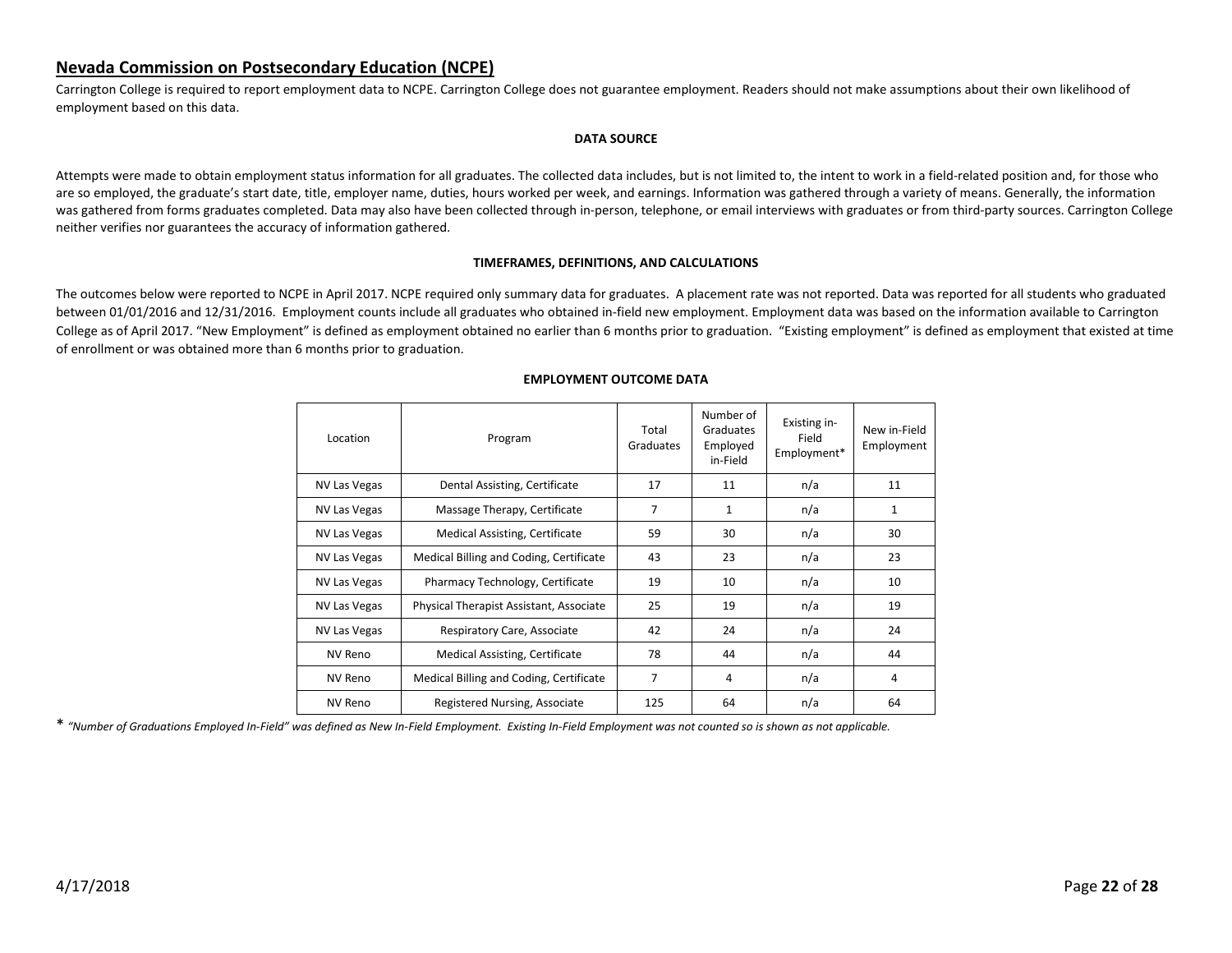## <span id="page-22-0"></span>**New Mexico Board of Nursing (NM BON)**

Carrington College is required to report employment data to NM BON. Carrington College does not guarantee employment. Readers should not make assumptions about their own likelihood of employment based on this data.

#### **DATA SOURCE**

Attempts were made to obtain employment status information for all graduates. The collected data includes, but is not limited to, the intent to work in a field-related position and, for those who are so employed, the graduate's start date, title, employer name, duties, hours worked per week, and earnings. Information was gathered through a variety of means. Generally, the information was gathered from forms graduates completed. Data may also have been collected through in-person, telephone, or email interviews with graduates or from third-party sources. Carrington College neither verifies nor guarantees the accuracy of information gathered.

#### **TIMEFRAMES, DEFINITIONS, AND CALCULATIONS**

The outcomes below were reported to NM BON in August 2016. NM BON did not define a placement rate methodology so Accreditation Commission for Education in Nursing (ACEN) methodology was used. Employment data was based on the information available to Carrington College as of July 2016. The denominator of the rate was defined as all students who graduated between 01/01/2014 and 12/31/2014, except those who returned to formal education. The numerator of the rate was defined as all students in the denominator who were employed in a position for which the program prepared them within 12 months of graduation. The employment rate was calculated by dividing the numerator by the denominator. "New Employment" is defined as employment obtained no earlier than 6 months prior to graduation. "Existing employment" is defined as employment that existed at time of enrollment or was obtained more than 6 months prior to graduation.

| Location                 | Program                          | Total<br>Graduates | Returned<br>to Formal<br>Education | Total<br>Employed<br>in Field | Total<br>Graduates<br>Available for<br>Employment | # of grads<br>employed in<br>field in<br>existing<br>employment | # of grads<br>employed in<br>field in new<br>employment | Graduate<br>Rate of<br>Employment |
|--------------------------|----------------------------------|--------------------|------------------------------------|-------------------------------|---------------------------------------------------|-----------------------------------------------------------------|---------------------------------------------------------|-----------------------------------|
| <b>NM</b><br>Albuguergue | Registered Nursing,<br>Associate | 87                 |                                    | 72                            | 87                                                |                                                                 | 69                                                      | 83%                               |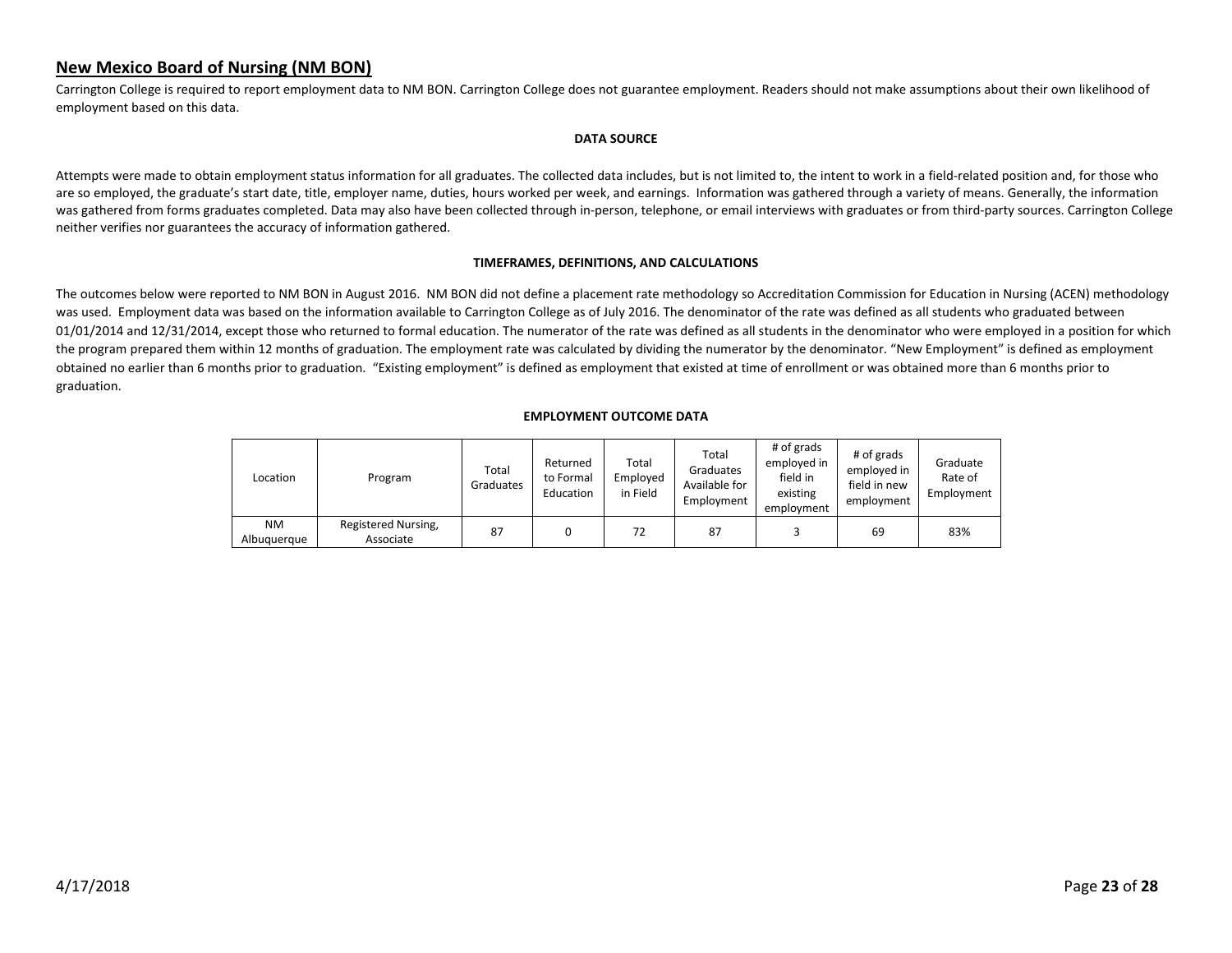## <span id="page-23-0"></span>**New Mexico Higher Education Department, Division of Private Postsecondary Schools (NM HED)**

Carrington College is required to report employment data to NM HED. Carrington College does not guarantee employment. Readers should not make assumptions about their own likelihood of employment based on this data.

#### **DATA SOURCE**

Attempts were made to obtain employment status information for all graduates. The collected data includes, but is not limited to, the intent to work in a field-related position and, for those who are so employed, the graduate's start date, title, employer name, duties, hours worked per week, and earnings. Information was gathered through a variety of means. Generally, the information was gathered from forms graduates completed. Data may also have been collected through in-person, telephone, or email interviews with graduates or from third-party sources. Carrington College neither verifies nor guarantees the accuracy of information gathered.

#### **TIMEFRAMES, DEFINITIONS, AND CALCULATIONS**

The outcomes below were reported to NM HED in August 2017. NM HED required only summary data for graduates. A placement rate was not reported. Employment data was based on the information available to Carrington College as of July 2017. Data was reported for all students who graduated between 07/01/2016 and 06/30/2017. Employment counts include all graduates who were placed in new in-field employment appropriate for completed studies. "New Employment" is defined as employment obtained no earlier than 6 months prior to graduation. "Existing employment" is defined as employment that existed at time of enrollment or was obtained more than 6 months prior to graduation.

| Location             | Program                                       | Total<br>Graduates | Number<br>οf<br>Graduates<br>Employed<br>in-Field | Existing in-<br>Field<br>Employment | New in-Field<br>Employment |
|----------------------|-----------------------------------------------|--------------------|---------------------------------------------------|-------------------------------------|----------------------------|
| AZ Phoenix Online    | Health Studies, Associate                     | 6                  | <sup>0</sup>                                      | $\Omega$                            | $\Omega$                   |
| CA Sacramento Online | Health Studies, Associate                     |                    | 0                                                 | $\Omega$                            |                            |
| CA Sacramento Online | Medical Administrative Assistant, Certificate | $\mathbf{1}$       | 0                                                 | $\Omega$                            | 0                          |
| CA Sacramento Online | Medical Billing and Coding, Certificate       | 7                  | 0                                                 | 0                                   | $\Omega$                   |
| NM Albuquerque       | Dental Assisting, Certificate                 | 47                 | 25                                                | 0                                   | 34                         |
| NM Albuguergue       | Massage Therapy, Certificate                  | 5                  | 0                                                 | $\Omega$                            | 0                          |
| NM Albuquerque       | Medical Assisting, Certificate                | 114                | 59                                                | 0                                   | 59                         |
| NM Albuguergue       | Medical Billing and Coding, Certificate       | 43                 | 25                                                | $\Omega$                            | 25                         |
| NM Albuquerque       | Pharmacy Technology, Certificate              | 20                 | 11                                                | 0                                   | 11                         |
| NM Albuquerque       | Registered Nursing, Associate                 | 13                 | 3                                                 | $\Omega$                            | 3                          |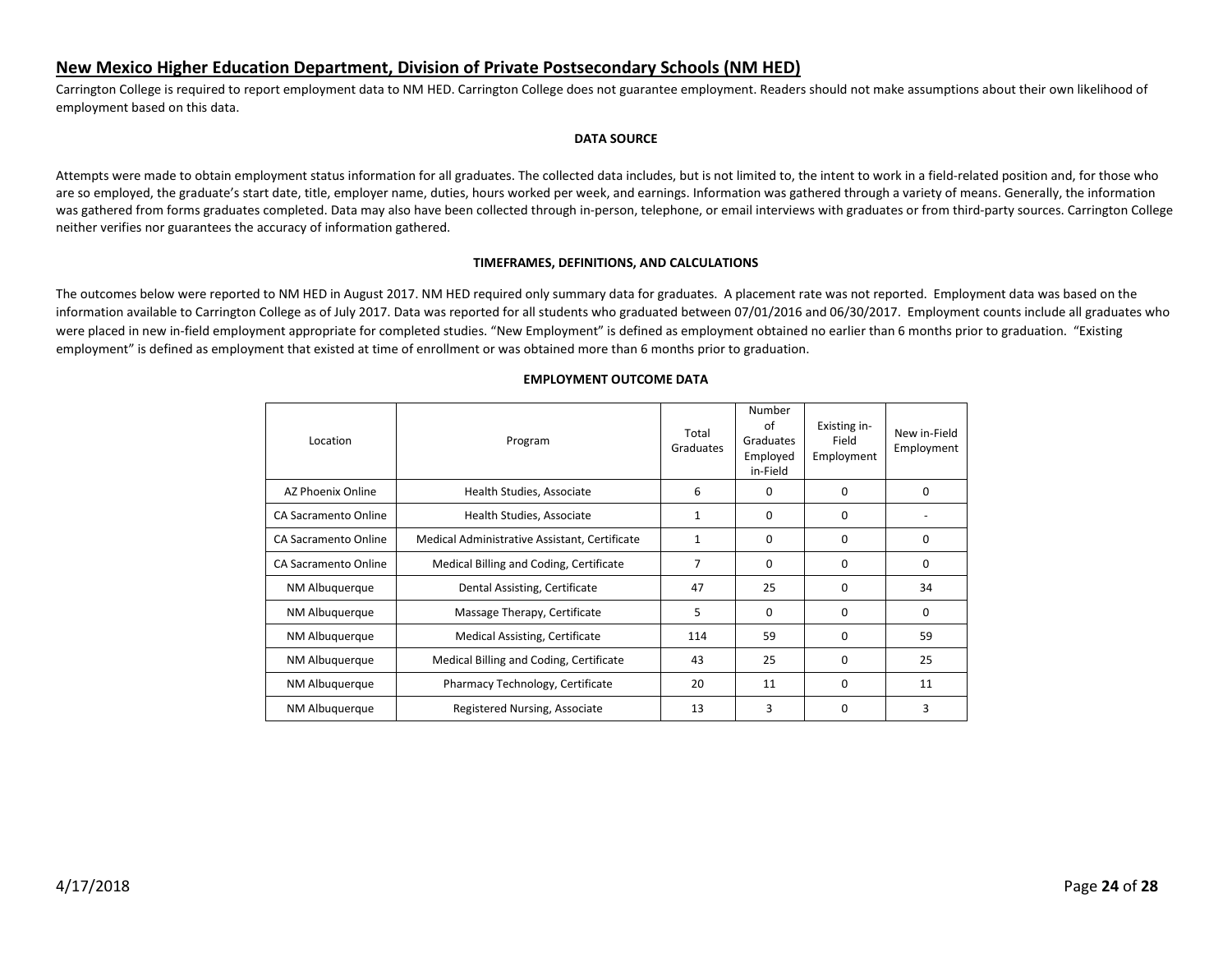## <span id="page-24-0"></span>**Oregon Higher Education Coordinating Commission- Office of Degree Authorization (OR HECC)**

Carrington College is required to report employment data to OR HECC. Carrington College does not guarantee employment. Readers should not make assumptions about their own likelihood of employment based on this data.

#### **DATA SOURCE**

Attempts were made to obtain employment status information for all graduates. The collected data includes, but is not limited to, the intent to work in a field-related position and, for those who are so employed, the graduate's start date, title, employer name, duties, hours worked per week, and earnings. Information was gathered through a variety of means. Generally, the information was gathered from forms graduates completed. Data may also have been collected through in-person, telephone, or email interviews with graduates or from third-party sources. Carrington College neither verifies nor guarantees the accuracy of information gathered.

#### **TIMEFRAMES, DEFINITIONS, AND CALCULATIONS**

The outcomes below were reported to OR HECC in August 2017. OR HECC did not define a placement rate methodology so Carrington College's methodology was used. Employment data was based on the information available to Carrington College as of August 2017. The denominator of the rate was defined as all students who graduated between 9/1/2015 – 8/31/2016, not counting those who entered another postsecondary education program or the military full-time, were incarcerated, or died. The numerator of the rate was defined as all students in the denominator who were employed in an occupation for which they were trained by the program, and includes both new and existing employment. The employment rate was calculated by dividing the numerator by the denominator. "New Employment" is defined as employment obtained no earlier than 6 months prior to graduation. "Existing employment" is defined as employment that existed at time of enrollment or was obtained more than 6 months prior to graduation.

| Location                         | Program                                                           | Total<br>Graduates | Number of<br>Graduates<br>Continuing<br>Education | Number of<br>Graduates<br>Serving in<br>Military | Number of<br>Graduates<br>Incarcerated | Number of<br>Graduates<br>Deceased | Number of<br>Graduates<br>Employed<br>in-Field | Existing in-<br>Field<br>Employment | New in-Field<br>Employment | % of<br>Available<br>Graduates<br>Employed<br>in Field |
|----------------------------------|-------------------------------------------------------------------|--------------------|---------------------------------------------------|--------------------------------------------------|----------------------------------------|------------------------------------|------------------------------------------------|-------------------------------------|----------------------------|--------------------------------------------------------|
| OR<br>Portland                   | Criminal<br>Justice,<br>Certificate                               | $\mathbf 0$        | 0                                                 | 0                                                | $\mathbf 0$                            | $\mathsf 0$                        | 0                                              | $\mathbf 0$                         | 0                          | 0                                                      |
| OR<br>Portland                   | Dental<br>Assisting,<br>Certificate                               | 25                 | $\mathbf{1}$                                      | $\mathbf 0$                                      | $\mathbf 0$                            | 0                                  | 17                                             | $\mathbf 0$                         | 17                         | 71%                                                    |
| OR<br>Portland                   | Massage<br>Therapy,<br>Certificate                                | 17                 | 0                                                 | 0                                                | $\mathbf 0$                            | 0                                  | 6                                              | $\mathbf 0$                         | 6                          | 35.3%                                                  |
| <b>OR</b><br>Portland            | Medical<br>Assisting,<br>Certificate                              | 50                 | $\mathbf{1}$                                      | 0                                                | $\mathbf 0$                            | 0                                  | 37                                             | $\mathbf 0$                         | 37                         | 75.5%                                                  |
| OR<br>Portland                   | Medical<br><b>Billing and</b><br>Coding,<br>Certificate           | 9                  | $\mathbf{1}$                                      | 0                                                | $\mathbf 0$                            | 0                                  | 4                                              | $\mathbf 0$                         | 4                          | 50%                                                    |
| OR<br>Portland<br>OR<br>Portland | Pharmacy<br>Technology<br>Veterinary<br>Assisting,<br>Certificate | 12                 | $\mathbf{1}$                                      | $\mathbf 0$                                      | $\mathbf 0$                            | 0                                  | 9                                              | $\mathbf 0$                         | 9                          | 81.8%                                                  |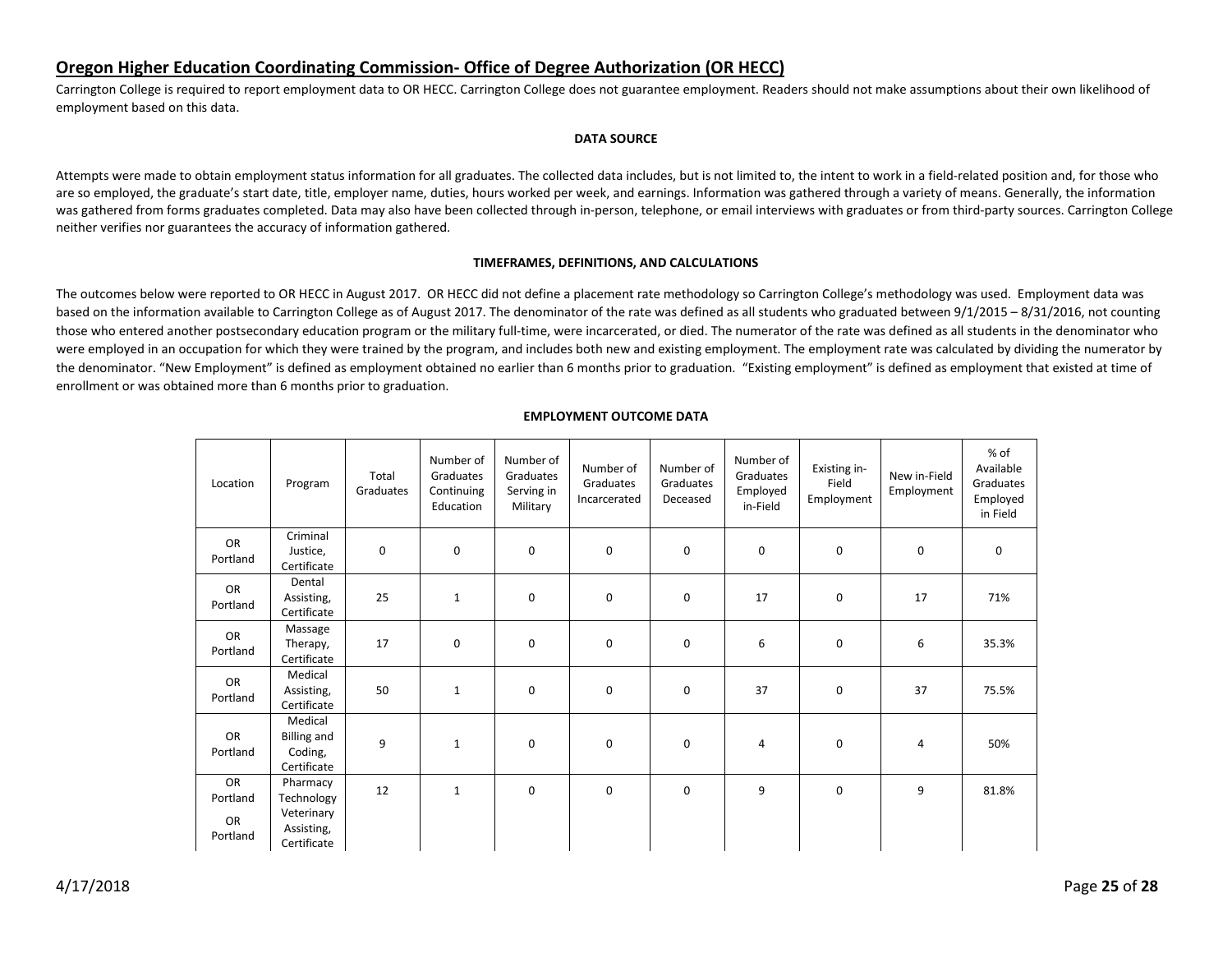| Location            | Program                         | Total<br>Graduates | Number of<br>Graduates<br>Continuing<br>Education | Number of<br>Graduates<br>Serving in<br>Military | Number of<br>Graduates<br>Incarcerated | Number of<br>Graduates<br>Deceased | Number of<br>Graduates<br>Employed<br>in-Field | Existing in-<br>Field<br>Employment | New in-Field<br>Employment | % of<br>Available<br>Graduates<br>Employed<br>in Field |
|---------------------|---------------------------------|--------------------|---------------------------------------------------|--------------------------------------------------|----------------------------------------|------------------------------------|------------------------------------------------|-------------------------------------|----------------------------|--------------------------------------------------------|
| <b>WA</b><br>Online | Health<br>Studies,<br>Associate |                    |                                                   | 0                                                |                                        |                                    |                                                |                                     |                            | 100%                                                   |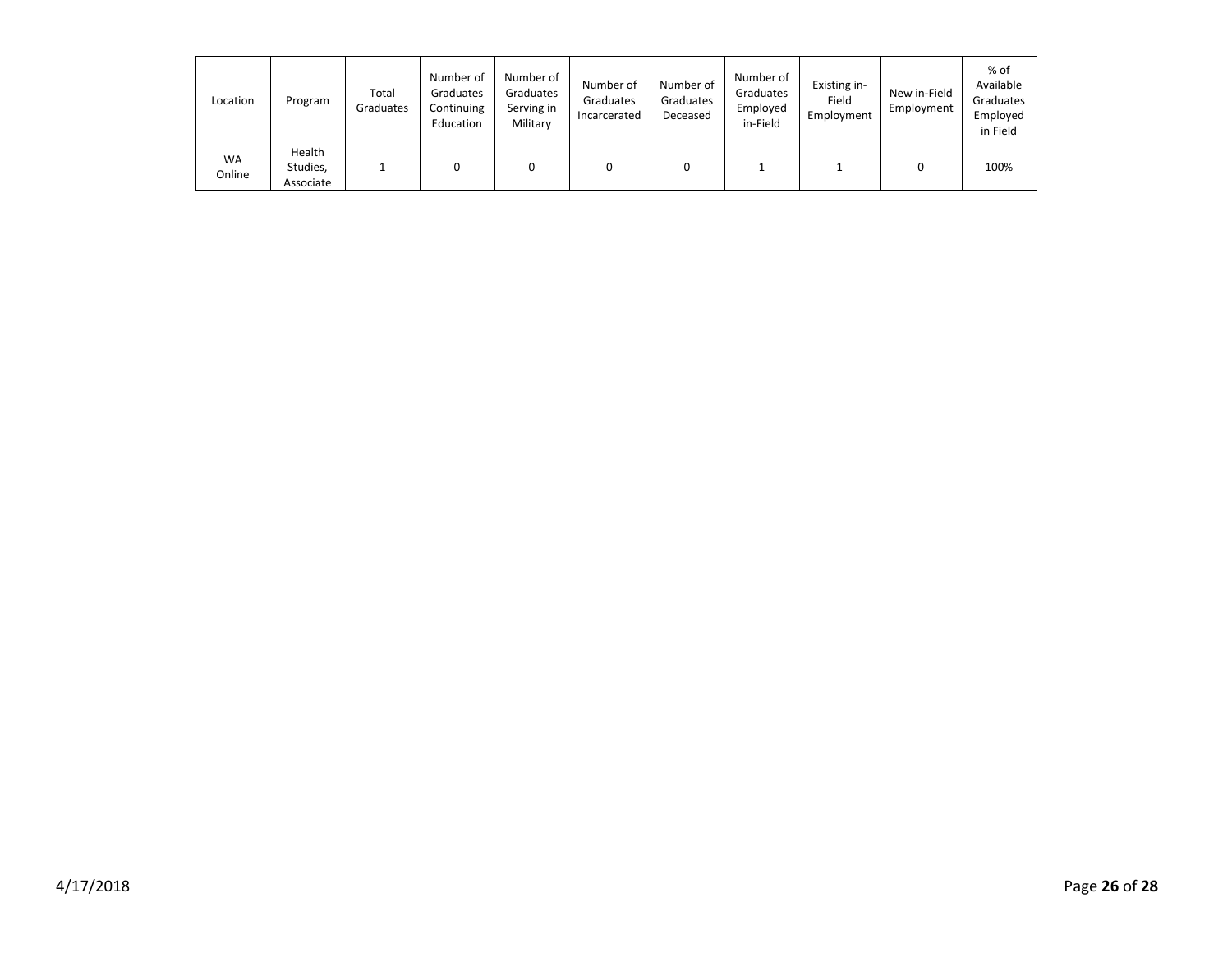## <span id="page-26-0"></span>**Texas Higher Education Coordinating Board (THECB)**

Carrington College is required to report employment data to THECB. Carrington College does not guarantee employment. Readers should not make assumptions about their own likelihood of employment based on this data.

#### **DATA SOURCE**

Attempts were made to obtain employment status information for all graduates. The collected data includes, but is not limited to, the intent to work in a field-related position and, for those who are so employed, the graduate's start date, title, employer name, duties, hours worked per week, and earnings. Information was gathered through a variety of means. Generally, the information was gathered from forms graduates completed. Data may also have been collected through in-person, telephone, or email interviews with graduates or from third-party sources. Carrington College neither verifies nor guarantees the accuracy of information gathered.

#### **TIMEFRAMES, DEFINITIONS, AND CALCULATIONS**

The outcomes below were reported to THECB in December 2017. The placement rate was calculated according to the methodology prescribed by Texas Workforce Commission (TWC). Employment data was based on the information available to Carrington College as of November 2017. The denominator of the rate was defined as all students who graduated between 09/01/2016 and 08/31/2017, not counting those who entered another postsecondary education program or the military full-time, were incarcerated, or died. The numerator of the rate was defined as all students in the denominator who had existing in field employment or found new in field employment. The employment rate was calculated by dividing the numerator by the denominator. "New Employment" is defined as employment obtained no earlier than 6 months prior to graduation. "Existing employment" is defined as employment that existed at time of enrollment or was obtained more than 6 months prior to graduation.

| Location              | Program                                                 | Total<br>Graduates | Number of<br>Graduates<br>Continuing<br>Education | Number of<br>Graduates<br>Serving in<br>Military | Number of<br>Graduates<br>Incarcerated | Number of<br>Graduates<br>Deceased | Number of<br>Graduates<br>Employed<br>in-Field | Existing in-<br>Field<br>Employment | New in-Field<br>Employment | % of<br>Available<br>Graduates<br>Employed<br>in Field |
|-----------------------|---------------------------------------------------------|--------------------|---------------------------------------------------|--------------------------------------------------|----------------------------------------|------------------------------------|------------------------------------------------|-------------------------------------|----------------------------|--------------------------------------------------------|
| <b>TX</b><br>Mesquite | Dental<br>Assisting,<br>Certificate                     | 26                 | $\mathbf 0$                                       | 0                                                | 0                                      | 0                                  | 14                                             | 0                                   | 14                         | 54%                                                    |
| <b>TX</b><br>Mesquite | Medical<br>Assisting,<br>Certificate                    | 32                 | 0                                                 | 0                                                | 0                                      | 0                                  | 18                                             | 0                                   | 18                         | 56%                                                    |
| <b>TX</b><br>Mesquite | Medical<br><b>Billing and</b><br>Coding,<br>Certificate | 6                  | $\mathbf 0$                                       | 0                                                | 0                                      | 0                                  | 4                                              | 0                                   | 4                          | 67%                                                    |
| <b>TX</b><br>Mesquite | Pharmacy<br>Technology,<br>Certificate                  | 4                  | $\mathbf 0$                                       | 0                                                | 0                                      | 0                                  | 3                                              | $\mathbf 0$                         | 3                          | 75%                                                    |
| <b>TX</b><br>Mesquite | Registered<br>Nursing,<br>Associate                     | 22                 | 0                                                 | 0                                                | 0                                      | 0                                  | 5                                              | 0                                   | 5                          | 23%                                                    |